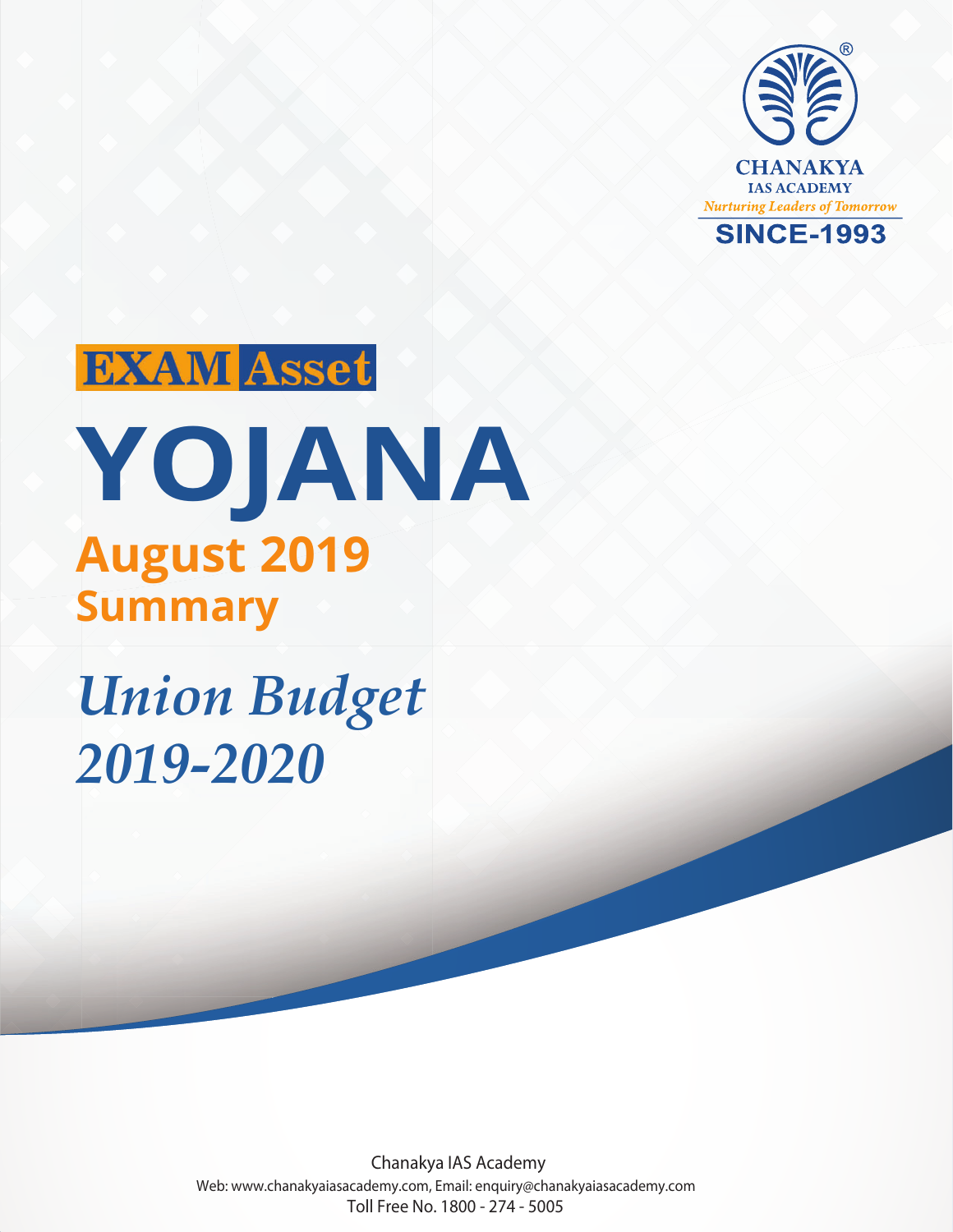## **A BUDGET FOR ALL**

#### **Key Highlights:**

- The Budget aims to boost India's development in the 21st century on the basis of an investment-driven **growth model** that would propel our country towards achieving the target of becoming a five trillion dollar economy.
- With its focus 'Gaon, Garib, Aur Kisan', the Union Budget is full of hope that aspires to provide gas connection, electricity, running water and clean Toilets to **every rural household through various initiatives such as Swachh Bharat Abhiyan, Har Ghar jal etc.**
- <sup>O</sup> **Ayushman Bharat** represents a comprehensive, holistic approach to achieve a healthy society by combining **preventive, promotive, curative and rehabilitative aspects of care.**
- It has focused on ease of living for the common man with developmental initiatives in various areas viz. **Physical connectivity, rural India, railways, unified digital payments, inland waterways and so on.**
- <sup>O</sup> Raising the slogan, Nari tu narayani, the **Budget focuses on enhancing the role and contribution of women** in the workforce as well as economy through multiple initiatives such as Mudra Scheme for women entrepreneurs and verified SHG member having a Jan Dhan Account.
- It is a green Budget as new-age technologies including electric vehicles, Solar PV, storage batteries and **charging infrastructure** will not only create jobs but also go a long way in making the energy sector sustainable and ready for the future.
- **Initiatives like Gaganyan, Chandrayan** and the introduction of the New Space India Limited (NSIL), a new commercial arm for research and development carried out by ISRO.
- Globally valued skill-sets including Artificial Intelligence (AI), Internet of Things, Virtual Reality and Robotics **and Big data** have been identified as focus areas for enabling the youth of the country to take up jobs overseas.
- <sup>O</sup> Overall, the Budget speaks inter-alia about the aspirations of the rural and the urban population, the needs of farmers and students, and the drive for **empowerment of youth and women.**

### **BUDGET OVERVIEW** <u>INUTIUTING Leaders Of TOMOTTOW</u>

#### **Introduction:**

- After the constitution of 17th Lok Sabha, the **Regular Budget for 2019-20 was presented to Parliament on 5th July 2019.**
- The Regular Budget for 2019-20 is a compendium of 13 different documents, including the Finance Bill, **2019; Annual Financial Statement and demands for Grants for 2019-20,** covering the entire fiscal 2019-20.
- It may be reminded that the Interim Budge 2019-20, was presented on 1st February 2019.

#### **Macroeconomic Outlook:**

- <sup>O</sup> The **economy has achieved high growth that averaged 7.5 per cent in the last 5 years** (2014-15 to 2018-19) amidst significant improvements in macroeconomic stability.
- <sup>O</sup> As per the provisional estimates of national income, **the growth of real GDP in 2018-19 was 6.8 per cent,** 40 basis point lower than the real growth of 2017-18.
- The growth in Gross Value Added (GVA) at constant basis price in 2018-19 was 6.6 per cent.
- At the sectoral level, **agriculture, industry and services sectors grew at the rate of 2.9 per cent, 6.9 per cent and 7.5 per cent, respectively in 2018-19.**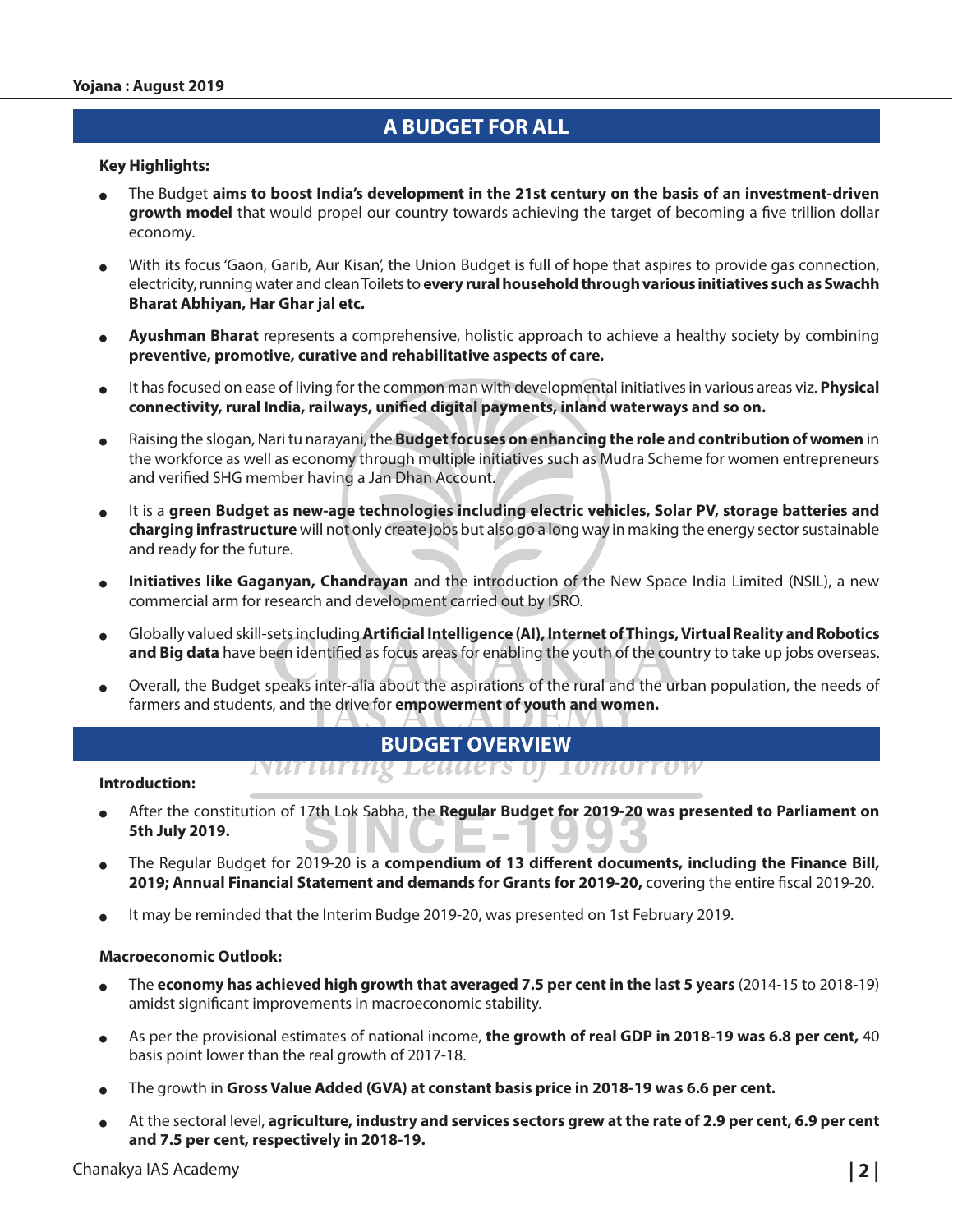<sup>O</sup> This moderation in GDP growth momentum is **mainly attributed to the lower growth in 'agriculture & allied',**  and in services (excepted financial, real estate and professional services).

#### **The other Macro-facts worth mentioning are outlined below:**

- <sup>O</sup> **Fact 1: Inflation remains under control**
	- <sup>P</sup> From close to double digit inflation (9.9 per cent) in the years 2012-13 and 2013-14, the **consumer price inflation in the last five years ending 2018-19** averaged less than half of that.
	- $\circ$  Headline inflation based on Consumer Price Index (Combined) for 2018-19 averaged 3.4 per cent as compared to 3.6 per cent in 2017-18. In **April-May 2019, CPI inflation was 3.0 per cent.**
	- <sup>P</sup> WPI inflation stood at 4.3 per cent in 2018-19, as compared to 3.0 per cent in 2017-18. **In April-may 2019, WPI inflation was 2.8 per cent.**
- Fact 2: Modest performance of external sector indicators despite global slowdown
	- <sup>P</sup> **India's Merchandise trade:** 
		- The merchandise exports and imports grew by 10 per cent and 21.1 per cent respectively during 2017-18, **resulting in widening of trade deficit from US\$ 108.5 billion in 2016-17 to US\$ 162.1 billion in 2017-18.**
		- <sup>Q</sup> A significant part of increase in higher trade deficit in 2017-18 could be **attributed to higher oil import bill that increased on account of higher prices of crude oil** in the international market.
	- $\circ$  **Current account deficit:** 
		- It increased to 2.1 per cent of GDP in 2018-19 from 1.8 per cent in 2017-18, **mainly on account of widening of trade deficit.**
	- **8 Robust foreign direct investment:** 
		- The gross FDI flows to India in 2018-19 reached a high of US\$ 64.3 billion, as compared to US\$ 61 billion in 2017-18.
		- Foreign exchange reserves stood at US\$412.9 billion at the end of March 2019, as compared to US\$ 424.5 billion at the end of March 2018.
- Fact 3: Investment is a concern but shown signs of a turnaround in last two years
	- $\circ$  There has been a secular decline in both investment rate and fixed investment rate since 2011-12, which seems to have bottomed out with some signs of recovery since 2017-18.
	- o Investment rate (share of gross capital formation of GDP) improved to 32.3 per cent in 2017-18 from 30.9 per cent in 2016-17.
	- $\circ$  Fixed investment rate (share of gross fixed capital formation to GDP) improved from 28.6 per cent in 2016-17 to 29.3 per cent in 2018-19.
		- The confidence in the Indian economy has increased on account of **policy measures taken up by the Government, as can be seen from the two indicators listed below:**
	- $\circ$  Moody's rating agency upgraded India's local and foreign currency issuer rating to Baa2 with a stable outlook from Baa3.
	- $\circ$  According to World Bank's Ease of Doing Business 2019 Report, India's ranking improved by 23 positions to 77th rank in 2018.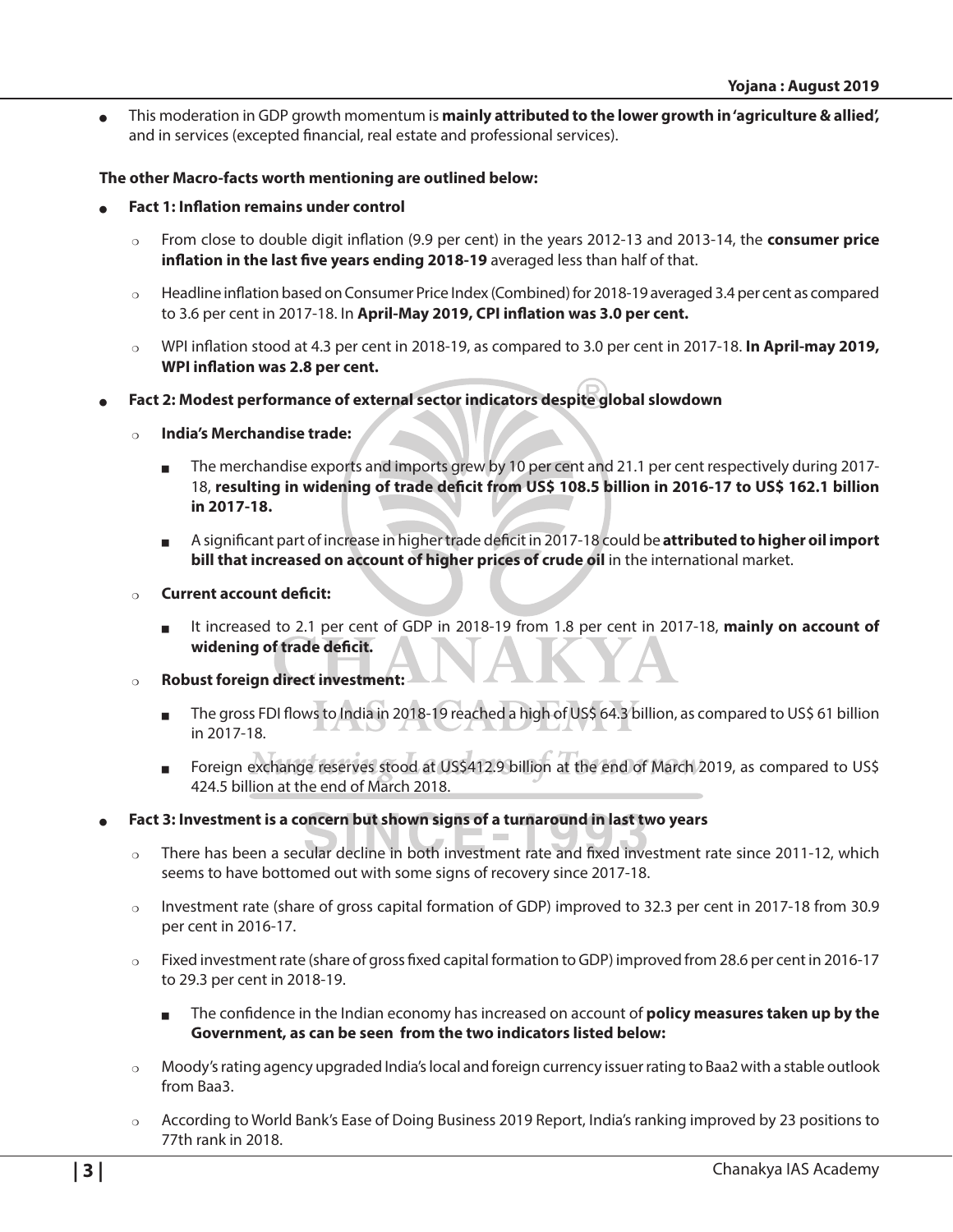#### **Macro-Outlook:**

- <sup>O</sup> Based on the above macro-parameters the following shall be **macro-outlook for the remaining part of FY 2019-20:**
	- $\circ$  The economy grew by 6.8 per cent in 2018-19. This growth rate was achieved despite higher crude oil prices and depreciation of rupee vis-à-vis dollar.
	- $\circ$  Now with the moderation in oil, the prospects of the Indian economy are looking bright.
	- $\circ$  All international agencies including IMF and World Bank project firming up of growth in India in coming years.
	- $\circ$  IMF has projected a gradual improvement in India's growth as a result of implementation of several structural reform measures.
	- $\circ$  The economy is projected to grow at 7 per cent in 2019-20.
	- $\circ$  In 2019, when the world economy and EMDEs are projected to slow down by 0.3 and 0.1 percentage points, respectively, growth of Indian economy is forecast to increase.

#### **Budget 2019-20**

- Fiscal deficit target for 2019-20 is 3.3 per cent of GDP in BE 2019-20 while Revenue Deficit has been pegged at 2.3 per cent of GDP.
	- o The Central Government Debt as a percentage of GDP for BE 2019-20 is expected to be 48 per cent.
	- $\circ$  In Budget Estimates (BE) 2019-20, the Gross Tax Revenue as a percentage of GDP is expected to be 11.7 per cent.

#### <sup>O</sup> **Overview of Budget:**

- $\circ$  The Budget reflects the Government's firm commitment to substantially boost investment in Agriculture and Social Sector, particularly in Education and Health.
- $\circ$  Government is committed to continue the path of fiscal consolidation without compromising on the requirements of public expenditure placed by the various sectors.
- $\circ$  This has been achieved through prudent rationalisation of expenditure and mobilisation of additional Nurturing Leaaers of **TOMOTTOW** resources.

#### Expenditure:

- $\circ$  In Budget Estimates (BE)2019-20, Revenue Expenditure and Capital Expenditure are Rs 24.47,780 crore and Rs 3,38.569 crore, respectively.
- $\degree$  Capital Expenditure (including IEBR) is estimated at Rs. 8,76,209 crore in BE 2019-20.
- **Revenue Expenditure:** 
	- $\circ$  The major components of the revenue expenditure of the Government include Interest payments, **Subsidies, Salaries, Pensions, Defence revenue expenditures, expenditure on Central Police Organizations and the revenue transfers** made to the Slate/ UT Governments in the form of Finance commission grants, Centrally sponsored Schemes and other Transfers.
	- o The **Defence Services revenue expenditure constitutes mainly expenditure on salaries, other establishment-related items including Stores,** works-related maintenance expenditures, transport and other miscellaneous expenditure.
	- $\circ$  The **Finance Commission grants are given to the State Governments under the statutory provisions under Article 275(1) of the Constitution.**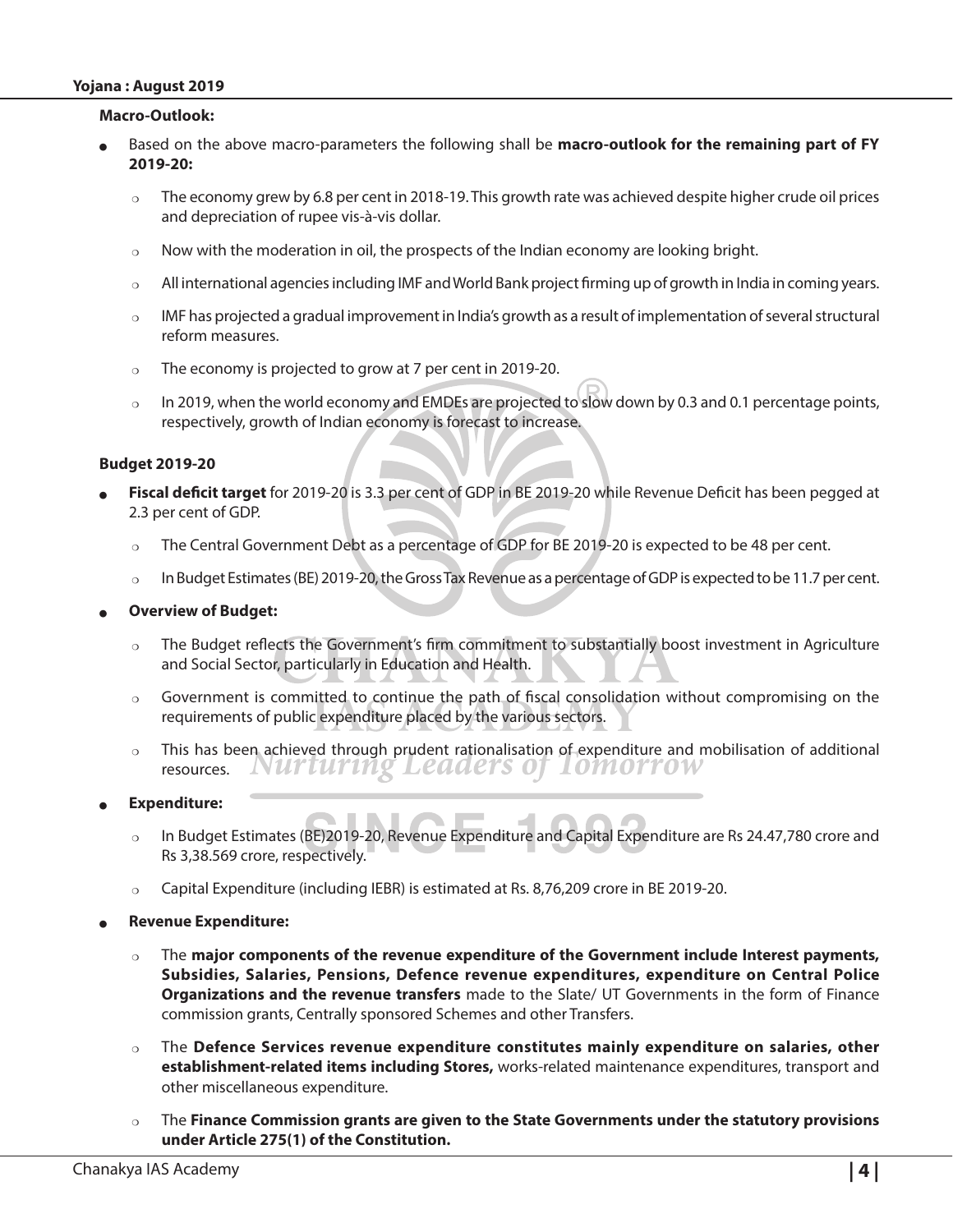- <sup>P</sup> The current transfer to States under FC grants are based on recommendations **of 14th Finance Commission in relation** to revenue deficit grants, Grants in aid for the rural and urban local bodies.
- <sup>O</sup> **Capital Expenditure:**
	- <sup>P</sup> Capital Expenditure in BE 2019-20 is Rs. 3.38,569 crore. This is **through Consolidated Fund of India. Capital expenditure is incurred mainly in the following Ministries**:
		- <sup>Q</sup> Defence Rs. 1,03,394 crore
		- Railways Rs. 65.837 crore
		- Road Transport & Highways Rs. 72,059 crore
		- Housing and Urban Affairs Rs. 19.544 crore
		- Department of Economic Affairs
		- Rs. 11,584 crore
		- Police Rs. 10,790 crore

#### **Revenue and Capital Receipts:**

- $\circ$  Total revenue receipts comprise of tax revenue and non-tax revenue receipts.
- $\circ$  Direct Taxes, comprising Income tax and Corporation Tax, are levied and collected from individuals, **companies.**
- $\circ$  Non-tax revenue comprises, mainly, dividend receipts, interest receipts, licence fees, user charges, external grants, aid materials, etc. **Disinvestment receipts are in the nature of non-debt capital receipts and are through sale of Government stake in CPSUs.**

**Borrowings:** 

o In BE 2019-20, gross and net market borrowing by the Government of India (Gol) through dated securities, excluding buyback/switches are budgeted at Rs.7,10.000 crore and Rs. 4,23.122 crore, respectively.

## **Three Main issues highlighted:** Three Main issues highlighted:

#### **Investment Promotion Measures:**

 $\circ$  Apart from domestic savings, it is anticipated that the growth aiding effects and the increased incomes as a result will help in buoying up savings in the economy.

#### **Some of the important measures for the promotion of investments measures are:**

#### <sup>O</sup> **Measures for Attracting Foreign Investment Further liberalisation of FDI Policy:**

- $\circ$  Proposed for 100 per cent FDI will be permitted for insurance intermediates.
- $\circ$  Local sourcing norms will be eased for FDI in Single Brand Retail sector.
- $\circ$  The budget proposed to increase the statutory limit for FDI investment in a company from 24 per cent to sectoral foreign investment limit with option given to the concerned corporates to limit it to a lower threshold.

#### **Measures for Attracting Domestic Investment**

 $\circ$  Increasing the annual turnover limit from Rs. 250 crore to Rs. 400 crore for a lower corporate tax rate of 25 per cent.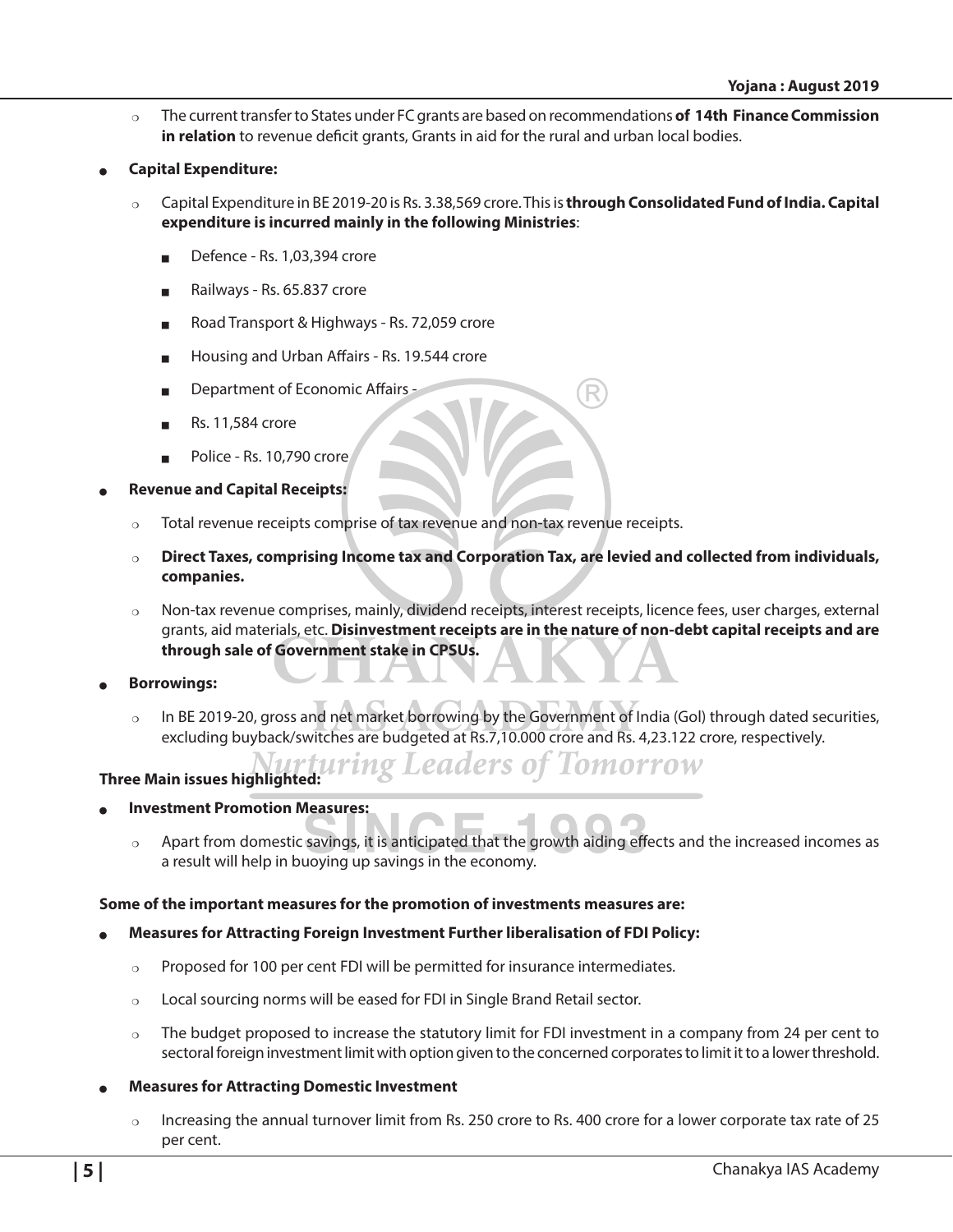- $\circ$  Additional income tax deduction of Rs. 1.5 lakh on the interest paid on loans taken to purchase electric vehicles and moving the GST council for reduction of GST rate council for reduction of GST rate on electric vehicles from 12 per cent of 5 per cent.
- $\circ$  The budget provides a push to infrastructure development with the intention to invest Rs. 100 lakh crore in infrastructure over the next five years and by restructuring of National Highway Programme.
- $\circ$  Public-Private Partnership model will be used to enhance investment in Railway Infrastructure.
- $\circ$  Reductions of customs duty on certain raw materials and capital goods to further promote domestic manufacture.
- $\circ$  Allowing one woman in every SHG for a loan up Rs. 1 lakh under the MUDRA Scheme.
- $\circ$  Proposed to provide Rs. 70,000 crore of capital to boost credit of Public Sector Banks for a strong impetus to the economy.

#### <sup>O</sup> **Connectivity**

- $\circ$  Massive push to all forms of physical connectivity through Pradhan Mantri Gram Sadak Yojana, Industrial corridors, dedicated freight corridors, Bharatmala and Sagarmala projects, Jal Marg Vikas and UDAN Schemes.
- $\circ$  Regulatory roadmap for making India a hub for aircraft financing and leasing activities to ensure development of a self-reliant aviation industry.
- $\circ$  Suitable policy interventions will be adopted to create a congenial atmosphere for the development of Maintenance, Repair and Overhaul (MRO) industry by leveraging India's engineering advantage.
- $\circ$  India's first indigenously developed payment ecosystem for transport, based on National Common Mobility Card (NCMC) standards has been launched in 2019 which will enable people to pay multiple kinds of transports charges, including metro services and toll tax, across the country.
- $\circ$  Phase-II of FAME Scheme has commenced with the main objective of encouraging faster adoption of Electric vehicles.
- $\circ$  Comprehensive restructuring of National Highway Programme proposed to ensure that the National Highway Grid of desirable length and capacity is created.
- $\circ$  Use of rivers for cargo transportation envisioned, which will also help to decongest roads and railways.
- $\circ$  It is estimated that Railway Infrastructure would need an investment of Rs. 50 lakh crores between 2018-2030.
- $\circ$  The model of 'One Nation, One Grid' that has ensured power availability to States at affordable rates is proposed to be used for developing gas grids, water grids, i-ways, and regional airports.

#### <sup>O</sup> **US\$ 5 Trillion**

- $\circ$  The Budget envisages that the Indian economy will grow to a US\$ 5 trillion economy in a few years' time.
- **Propelling The main challenges to meet the above target include:** 
	- INR depreciates moderately in relation to US dollar;
	- Inflation stays within the present level
	- Annual real GDP growth rate accelerates to higher levels.
	- <sup>Q</sup> Overall productivity in the economy increases o Household financial savings.

#### **Conclusion:**

The expenditure allocations have been made while working within the constraints of current macro-economic situation and fiscal prudence. The Budget also highlights some issues faced by the country and proposes significant measures to effectively overcome these challenges while working towards the goal of a USS 5 trillion economy.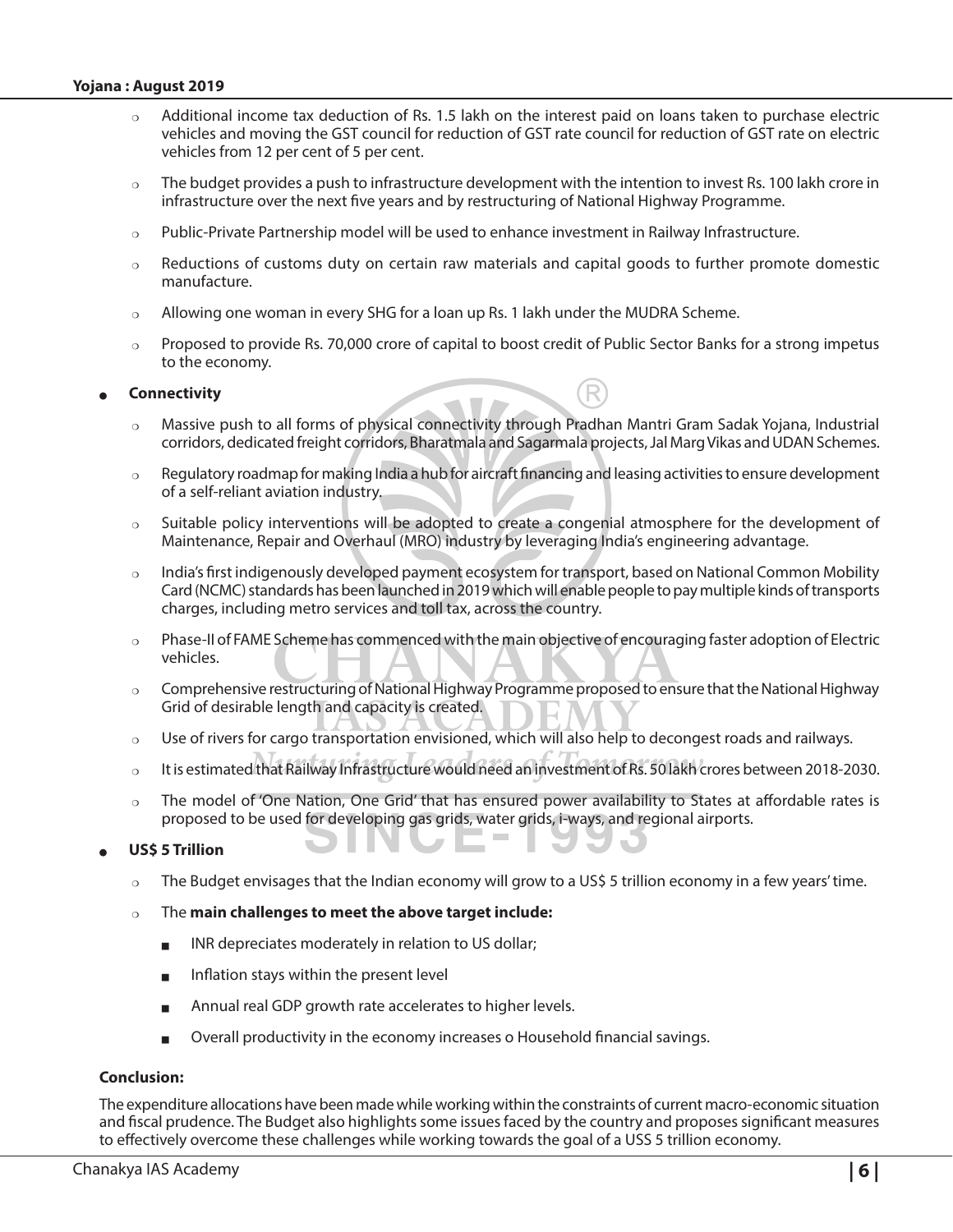## **TAX PROPOSALS: BENEFIT TO COMMON MAN**

- India today envisions being a US\$ 5 trillion economy driven by 'virtuous cycle of investment' in next few years.
- Currently we are growing to be a US\$ 3 trillion economy within this year. We are the third largest economy, next only to China and the USA, in terms of purchasing power parity.
- With the growth mantra of "Reform, Perform, Transform", it is an era of transformative revolutions for India.
- At present, India is the sixth largest economy in the world and tax administration has played a very vital role in this journey of India's economic development.

#### **Two essential constituents of Tax Policy:**

- Capacity to generate higher and more reliable revenue for the Government to provide public services to sustain continuous development and financial robustness.
- To mobilise revenue in a globalised market wherein we need to work out for an arrangement to dampen the artificial shifting of profits/assets to low-tax heavens and to counter aggressive tax competition to save our economic interests.

#### **Benefits provided to the taxpayers for FY-2019-20**

- In the Finance Act, 2019 (Interim Budget):
	- **Proposite of income-tax for taxable income up to Rs. 5 lakh:** 
		- Further with the deduction of up to Rs. 1.5 lakh available under Section 80C of the Act, an individual with income up to Rs. 6.5 lakh will not be required to pay any income tax.
	- o **Deduction of up to Rs. 3.5 lakh (instead of Rs. 2 lakh earlier) on loan interest on purchasing an affordable house:**
		- If an individual has purchased an affordable house after taking a loan, he will get a deduction of up to Rs. 3.5 lakh (instead of Rs. 2 lakh earlier) on interest payment on such loan.
	- **P** Deduction of up to Rs. 1.5 lakh on loan interest on an electric vehicle:
		- **If an individual has purchased an electric vehicle after taking a loan, he will get a deduction of up to Rs.** 1.5 lakh on interest payment on such loan.

#### **Propertival in Standard Deduction for salaried taxpayers:**

- The amount of standard deduction was increased from Rs. 40,000 to Rs. 50,000.
- **8 Exemption for the Second Self-Occupied House:** 
	- Exemption from levy of tax on notional rent of the second self-occupied house was provided.
- **O Capital Gains Exemption for Second House:** 
	- **Exemption to capital gains up to Rs. 2 crore was provided for purchase/construction of two houses** (instead of one house earlier)
- **Properence in Threshold limits for Tax Deduction at Source (TDS):** 
	- The threshold limits for TDS are increased as below:
		- i. Threshold limit for TDS on bank interest, etc. increased from Rs. 10,000 to Rs. 40,000.
		- ii. Threshold limit for TDS on rental income increased from Rs. 1.8 lakh to Rs. 2.4 lakh.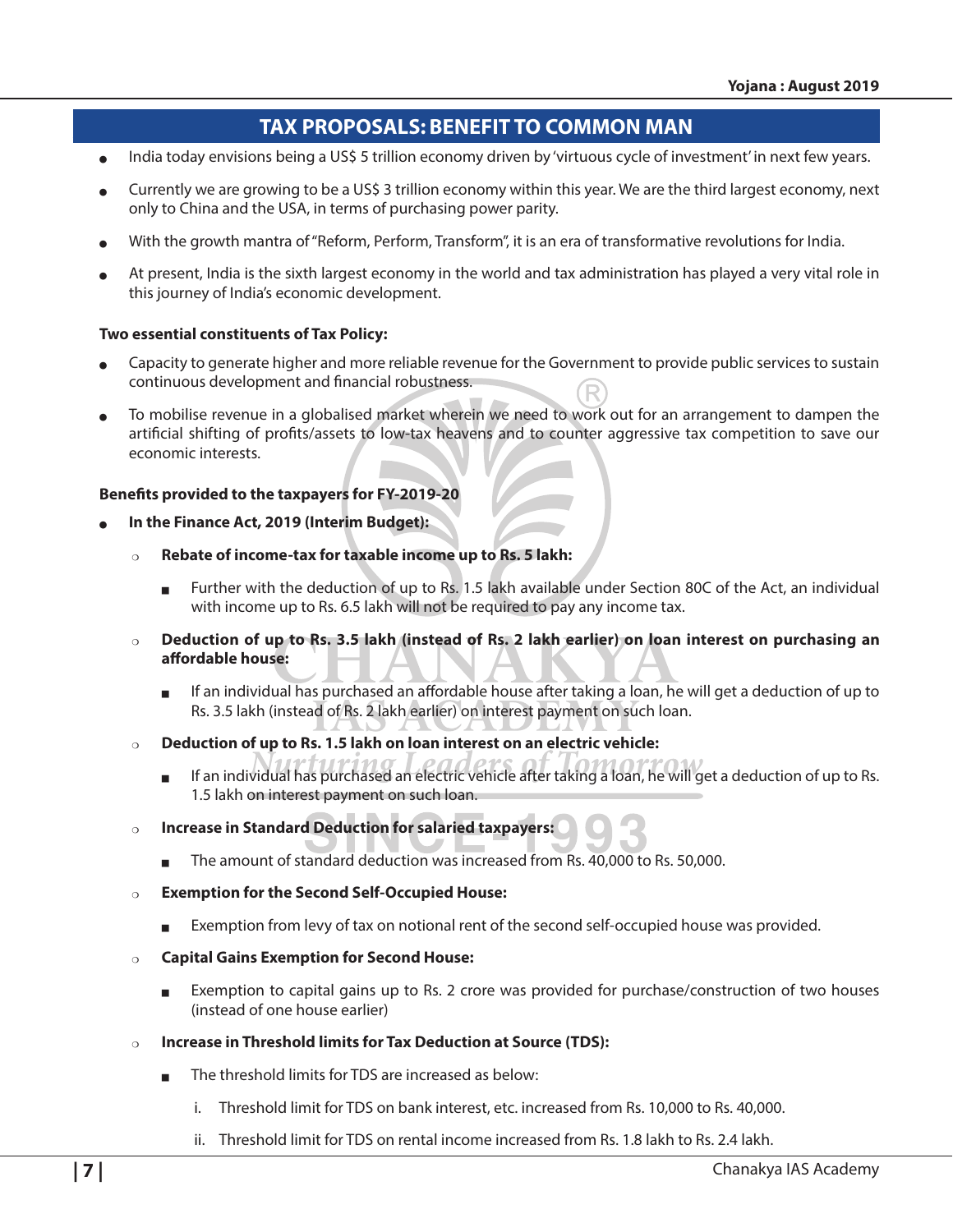#### In the Finance (no. 2) Bill, 2019 (Main Budget):

- **Proximarge 1 Incentives for Purchase of Affordable House:** 
	- Interest deduction on loan taken for purchase of an affordable house is proposed to be increased.
- o **Incentives for Purchase of Electric Vehicle:** 
	- Interest deduction of Rs. 1.5 lakh is proposed to be given on loan taken for purchase of an electric vehicle.

#### <sup>P</sup> **Interchangeability of PAN and Aadhaar:**

- It is proposed that an individual who does not have PAN to file return can use Aadhar in place of PAN.
- o **TDS on Income Elements only of Insurance Policy Payout:** 
	- TDS on payout of taxable life insurance policies proposed to be on income element only, instead of on the gross amount.

#### o **Incentives for NPS:**

- Various incentives proposed to be provided are
	- i. Full exemption to the amount which can be withdrawn from NPS on closure of NPS account;
	- ii. Enhanced deduction of 14 per cent on Central Government contribution to NPS.
	- iii. Deduction under Section 80C on contribution made by Central Government employees to their Tier-II NPS accounts.

#### <sup>P</sup> **Pre-filling of Income Tax Return:**

- It is proposed to widen the scope of third-party reporting for enabling pre-filling of income-tax returns for ease of compliance to the taxpayer.
- Need a healthy tax policy which has moderate tax structure with maximised tax base, ease to comply, administrative transparency, non-adversarial tax regime, lowest tax litigation, online simple services and procedures, credible adjudication system and tax abuse prevention mechanism.
- Also, the integrity and efficiency of the tax system should be highly credible in the eyes of taxpayers.

## Some other Important Steps:  $turng$  Leaders of Tomorrow

- The implementation of GST brings in complete transparency with no cascading effects of taxes to the retailers point resulting in GST rate of either NIL or 5 per cent on 99 per cent essential household commodities of daily use.
- There is a robust anti-profiteering mechanism to ensure passing of rate rationalisation benefits to consumers.
- Government is in the process of modernising our direct taxation system with Direct Tax Code being framed.
- To modernise and prevent tax abuse, strong laws have been enacted to combat the menace of black money benami transactions, economic offenders, etc.
- The tax administration is all set to use technology to speed up regular business process and eliminate opportunity for rent seeking.
- Online filling and tax refund mechanisms are already in place.
- Introduction of faceless assessment (e-assessment scheme) will take place soon.
- Also, pre-filling of returns is expected to start shortly and digital transactions are being promoted through tax net is spread wide.
- Technology has helped in collection of actionable information and carrying out e-verifications.
- This has led to increase in tax base and is expected to increase it further in future.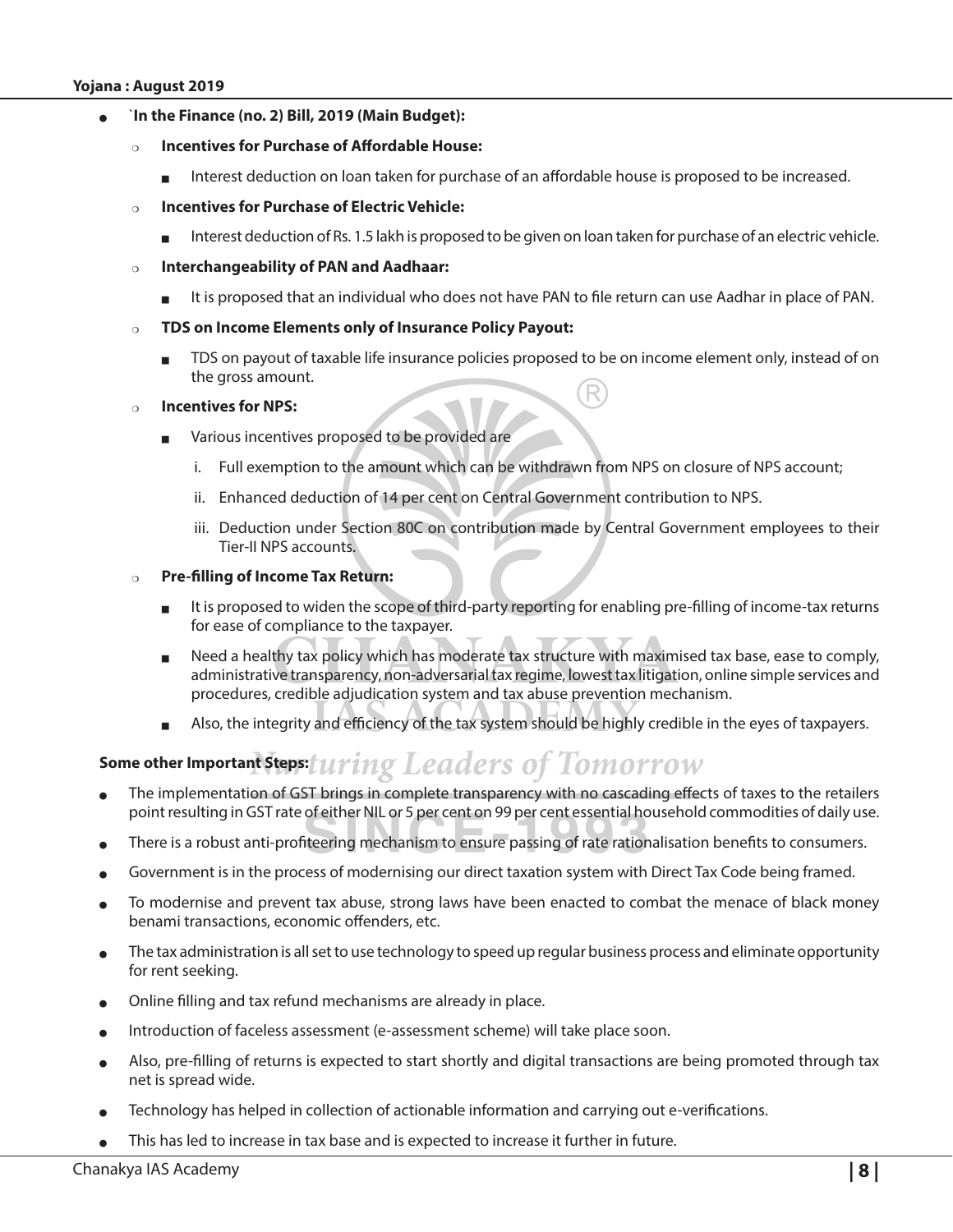## **FOSTERING YOUTH TO TAKE ON OPPORTUNITIES OF THE FUTURE**

- <sup>O</sup> Encouraging the youth and preparing them for future livelihood opportunities through skill development, mentoring and support for research and development is key to the nation's advancement.
- This Budget reiterates Government's commitment to empower the youth to take on challenges of the future and tap opportunities brought forth by changes in technologies and other transformations in the local and global economic situations.

#### **Education and Training:**

- The draft report of **National Education Policy 2019** lays greater focus on research and innovation to transform India's higher education system.
- **Pradhan Mantri Kaushal Vikas Yojana (PMKVY)** and various other schemes under 'Skill India' are providing industry relevant skill training.
- <sup>O</sup> The Government's focus now is to skill and re-skill youth in the new and upcoming skills like **Artificial Intelligence (AI), Internet of Things.**
- Research & Development is of strategic importance to foster a skilled, knowledge-led economy.
- <sup>O</sup> The proposal to establish a **National Research Foundation** that assimilates the research grants given to different ministries to ensure that the overall research ecosystem is strengthened with a focus.
- <sup>O</sup> Massive online open courses through the **SWAYAM initiative** have helped bridge the digital divide.
- To upgrade the quality of teaching, the **Global Inititiave of Academic Networks (GIAN)** programme in higher education was started.
- <sup>O</sup> **The IMPRINT or Impacting Research Innovation and Technology scheme** began to develop a roadmap for research to solve major engineering and technology challenges in selected domains needed by the country.

#### **Start Ups & Employment Opportunities:**

- Budget 2019-20 has brought various enabling provisions for Start-ups ranging from a **relief from 'angel tax'** and unnecessary scrutiny from the Income Tax Department, facilitated by a mechanism for e-verification to the launching of an exclusive television channel within the **DD bouquet of channels for promoting and discussing issues affecting Start-ups.**
- For **ease of access to credit for MSMEs,** Government has introduced the facility of availing a loan up to Rs. 1 crore within 59 minutes through a dedicated online portal.
- The manufacturing and supply of solar storage batteries and charging infrastructure will see a boost as government has provided incentives for purchase of electric vehicles.
- Government will launch a scheme to invite global companies to set up mega-manufacturing plants in sunrise and advanced technology areas.

#### **Sports:**

- **'Khelo India' Scheme** launched in October, 2017 has had a significant impact on creating awareness on sports as a career option.
- To popularize sports at all levels, a **National Sports Education Board** for training of sportspersons would be set up under Khelo India Scheme.

#### **For villagers and Agriculture:**

<sup>O</sup> The budget proposes to expand the **Swachh Bharat Mission** to undertake sustainable solid waste management in every village.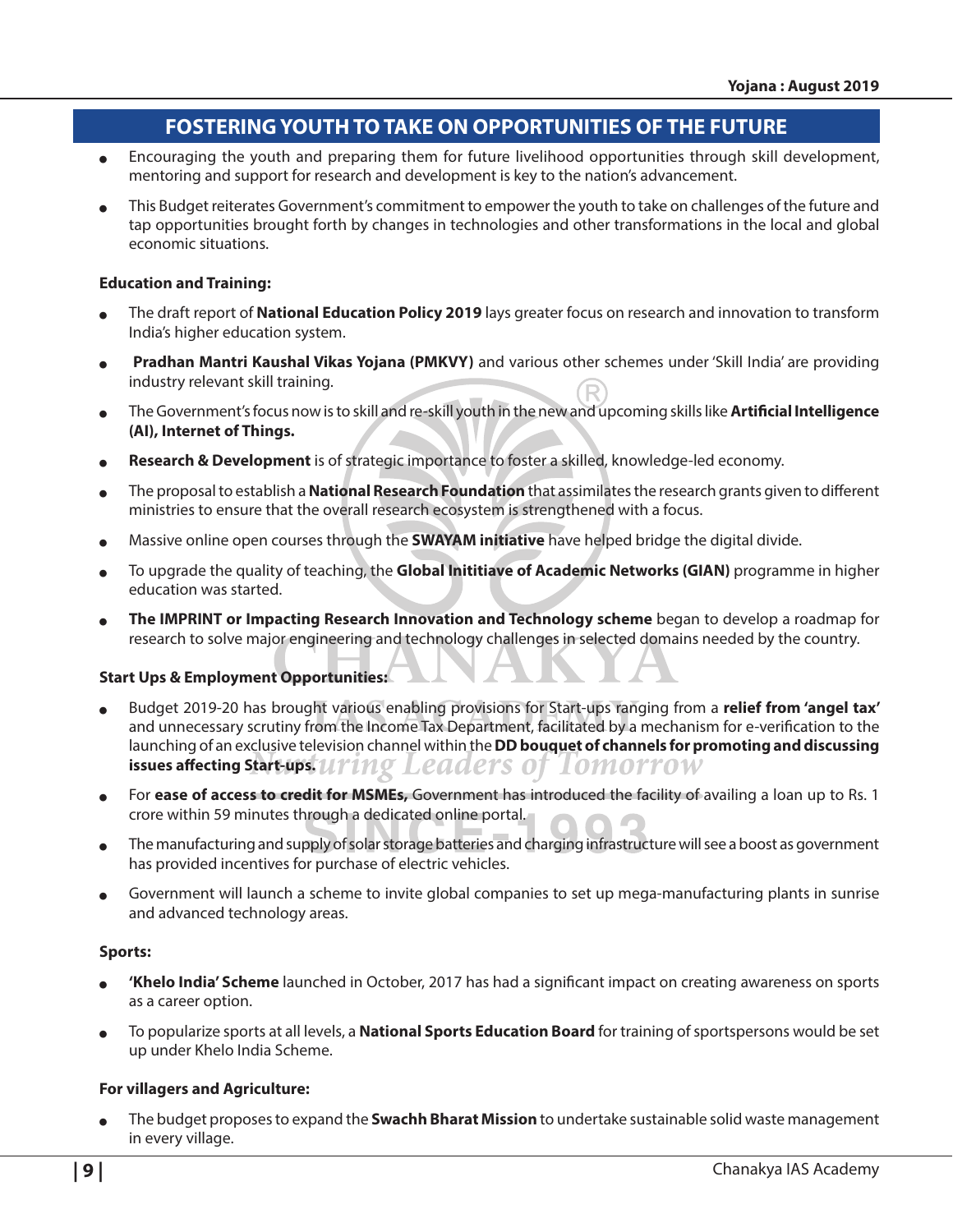- Considering the fact that the majority of people still live in villages and depend on agriculture and traditional industries, the '**Scheme of Fund for Upgradation and Regeneration of Traditional Industries' (SFURTI)** aims to set up more Common Facility Centres (CFCs) to facilitate cluster based development to support traditional industries to be more productive, profitable and capable of generating sustained employment opportunities.
- The focussed sectors are **Bamboo, Honey and Khadi clusters.**
- <sup>O</sup> Further, to improve the technology of such industries, the **Scheme for Promotion of Innovation, Rural Industry and Entrepreneurship (ASPIRE)** has been consolidated for setting up of 80 Livelihood Business Incubators which will help agri-entepreneures.

#### **Circular Economy and Job opportunities for Youths:**

- **Circular economy has the potential to create millions of jobs** and to foster several new entrepreneurs.
- Committed to the **agenda of sustainable development.**
- PMGSY roads have been built using Green Technology, Waste Plastic and Cold Mix Technology, thereby reducing carbon footprint.

#### **Opportunities of Working Women:**

- Working women hostels have received a two-fold hike in this Budget.
- This Government has supported and encouraged women entrepreneurship through various **schemes such as MUDRA, Stand up India and the Self Help Group (SHG)** movement.
- This budget extends the Women SHG interest subvention programme to all districts.

#### **Other Steps:**

- <sup>O</sup> The Ministry of **Petroleum and Natural Gas has enabled SC/ST entrepreneurs** in providing Bulk LPG Transportation.
- **Machines and robots** have been deployed for scavenging, hence imparting dignity among manual scavengers.
- The Stand up India Scheme would be continued for the entire period coinciding with the 15th Finance Commission period of 2020-25.
- The revival of and boost given to the real estate has direct implications for employment generation.
- The Government had already laid the ground for affordable houses through Pradhan Mantri Awas Yojana-**Gramin.**
- It also provided various tax exemptions for House buyers which in turn will push the real estate sector.
- Finalization of a model tenancy law will further boost the housing and real estate sector.
- <sup>O</sup> The plan to launch the 'Study in India' programme to attract foreign students in higher education will inevitably create more demand for student housing and employment generation.
- <sup>O</sup> **Pradhan Mantri Shram Yogi Maandhan** launched on 5th March, 2019 has about 30 lakh subscribers.
- The Scheme aims at providing Rs.3000 per month as pension on attaining the age of 60 to crores of workers in the unorganized and informal sectors.
- With new initiative of Pradhan Mantri Karam Maandhan Yojana, pension benefit is now extended to about 3 crore retail traders and small shopkeepers whose annual turnover is less than Rs. 1.5 crore.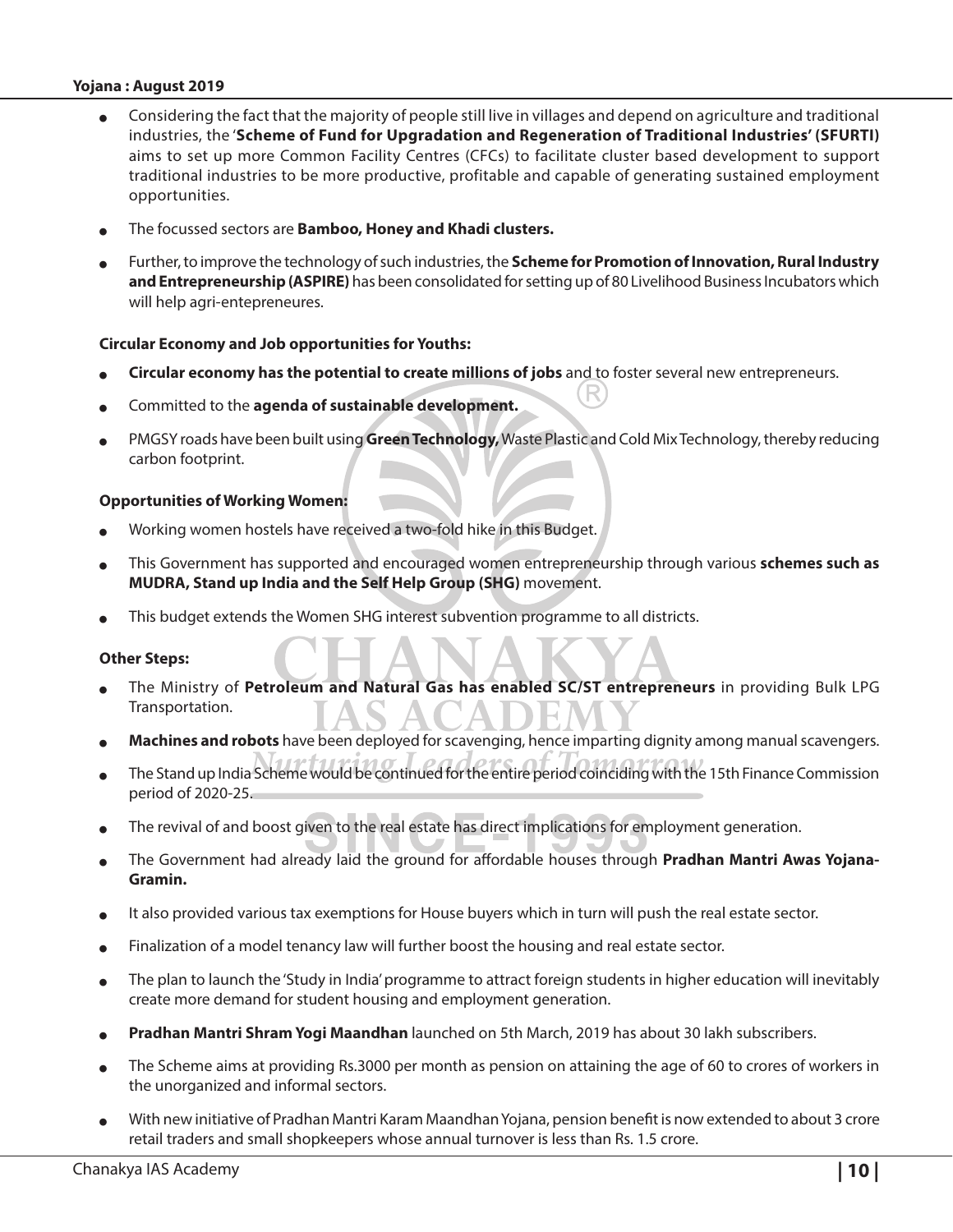## **WATER WITH A CAPITAL 'W': THE WAY FORWARD**

- $\bullet$  Water is at the top of the development agenda of the new Government.
- <sup>O</sup> Calling for a Jan andolan along the lines of the Swachh Bharat Mission, the Prime Minister emphasized that **jal sanchay (Water collection and conservation) is not possible without Jan Shakti (people's power).**
- The Central Government has constituted the new Jal Shakti Mantralaya.
- It has integrated the erstwhile Ministry of Water Resources, River Development and Ganga Rejuvenation, with the Ministry of Drinking Water and Sanitation.
- This is a major step towards the consolidation of the delivery of drinking water and sanitation as well as a thrust towards the goal of providing safe and adequate piped water supply for all households.

#### **The Story So Far**

- The institutional landscape for water in India has been somewhat fragmented, with about seven Ministries and more than 10 Departments having a say on different aspects of water management and use.
- This led to these Ministries and Departments working in silos.
- <sup>O</sup> Later, the NITI Aayog tried to integrate the sub-sectors of water by creating an integrated water management index and ranking States on this basis.
- The creation of the new Jal Shakti Mantralaya is a big bang governance reform, which will have a permanent and positive impact on integration in the water sector.

#### **Water Crisis**

- **India is entering water crisis territory,** with certain estimates indicating that water demand will exceed supply by a factor of two by 2030.
- This has the potential of driving economic losses of an estimated 6 per cent of GDP by 2050.
- Recent satellite data has also shown that India's taps could run completely dry in the medium term, with cities like New Delhi, Bengaluru, Chennai and Hyderabad completely running out of groundwater.

## Breaking down the Challenge Ahead no Leaders of Tomorrow

- Presently, India captures only eight per cent of its annual rainfall, among the lowest in the world.
- Lack of proper maintenance of existing infrastructure causes further losses of almost 40 per cent of piped water in urban areas.
- Treatment and reuse of grey water is almost non-existent.
- As a benchmark, Israel, treats 100 per cent of its used water and recycles 94 per cent of it, meeting more than half of its irrigation needs through this reused water.
- <sup>O</sup> In terms of drinking water, while 81 per cent of all habitations are currently estimated to have access to 40 liters of water per day through some sources, only about 18 to 20 per cent of rural households in India have connections for piped water supply.
- <sup>O</sup> One of the priorities of the government is to provide piped water supply to all rural households by 2024 in a sustainable manner.

#### **Best Practices:**

There are important lessons to be learned from the **best practices of decentralized planning for water conservation** such as in Hiware Bazar, Maharashtra and the Swajal model of community-based drinking water in Uttarakhand – which need to be scaled up.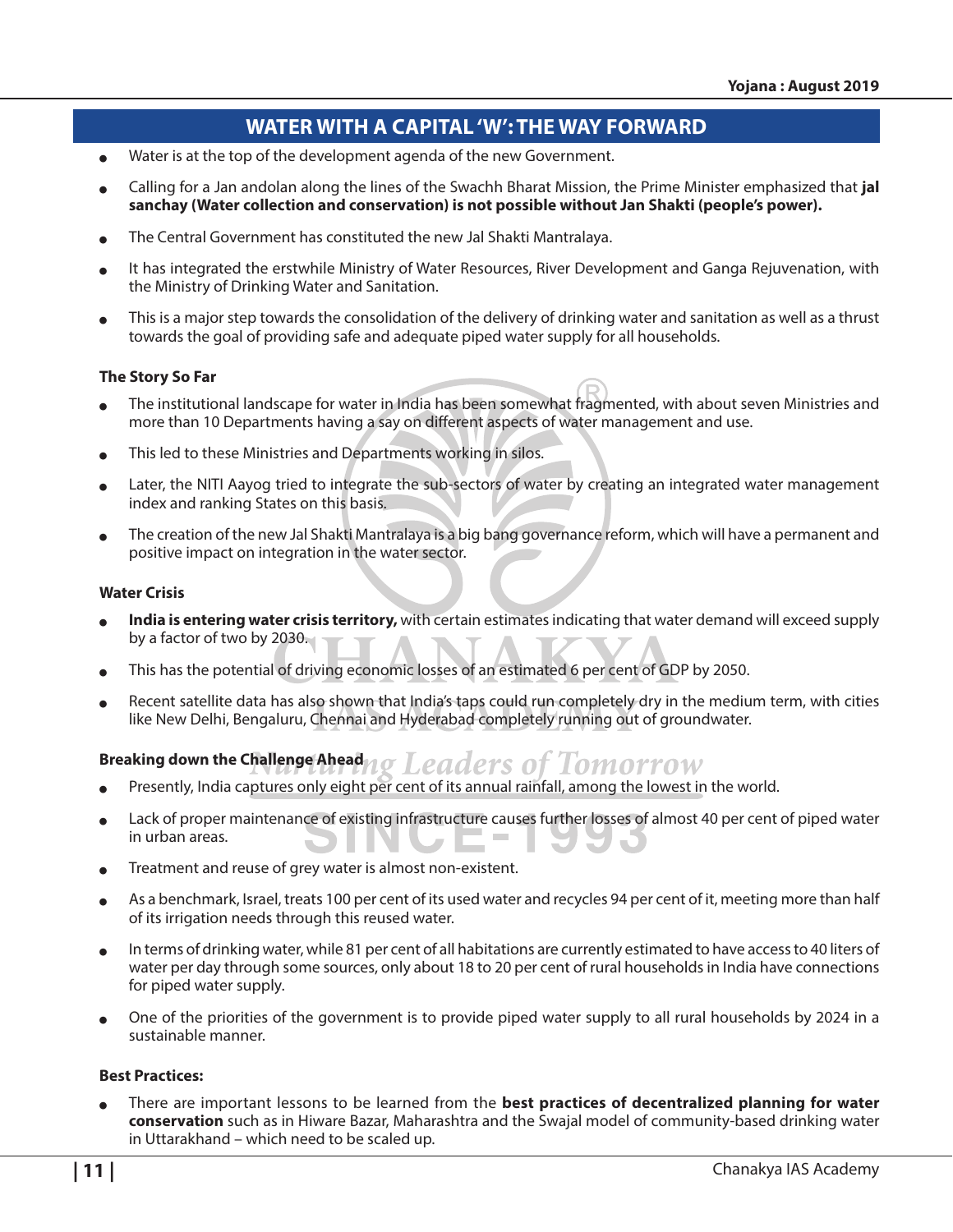#### **JAL Shakti Abhiyan:**

- A good example of local approaches to developing infrastructure for storage of water is seen in Dewas district in Madhya Pradesh.
- Here, through Government support to farming communities for building ponds as alternative storage and supply sources, the district has achieved a 6 to 40 feet rise in the water table, even while increasing irrigated area by 120-190 per cent.
- <sup>O</sup> To this end, the Ministry of Jal Shakti recently launched the **Jal Shakti Abhiyan** a collaborative effort of the Central and State Governments to accelerate progress on water conservation activities in identified 1592 water stressed blocks in 256 districts.
- Under this campaign, over 1000 senior Central Government officers will join the States to promote focused interventions for Jal sanchay and jal sanrakshan (water collection and conservation).

#### **The Way to Har Ghar Jal:**

- There is need for developing infrastructure for collection and basic treatment of domestic non-faecal waste water -also called grey water – which typically accounts for nearly 80 per cent of the by-product of all domestic water.
- This may be done through simple waste stabilization ponds, constructed wetlands and similar local infrastructure projects in order to recycle this water for agriculture the sector.
- Some States, like Gujarat, are leading the efficient use of agricultural water by bringing in micro irrigation.
- The Andhra Pradesh Government has also prioritised water efficiency in agriculture.
- If these measures are combined with reuse of grey water for agriculture, it will result in a significant reduction of demand from our water resources.

#### **A Required Jan Andolan: Water as "Everyone's Business"**

- Behaviour change communication initiatives for both internal and external stakeholders will be critical in changing attitudes towards water.
- All stakeholders, from State governments to citizens, must be taken on board and a national consensus will have цар делосит to be built.

#### **Conclusion: Nurturing Leaders of Tomorrow**

This approach of holistic and integrated water management is unique for any large federal county. Just like the country did in the Swachh Bharat Mission, India could lay out a template for other countries on securing national water security by integrating fragmented institutions and making water security everyone's business.

### **TRANSFORMING URBAN INDIA**

- $\bullet$  India has been urbanizing rapidly. As per last census 2011, 37.7 crores people (31.2 per cent of population) lived in urban areas.
- This is projected to grow 60 chores by 2031 and 80 chores by 2051.
- Huge Investment Required McKinsey's Global Institute's Report titled "India's urban Awakening: Building Inclusive Cities, Sustaining Economic Growth (2010)", observes that India faces severe challenge of low capital investment in urban infrastructure, which is around US\$17 per capita as compared to US\$ 100 in other countries of same level.
- Report estimated to tune of US\$1.2 Trillion would be required till 2030.

#### **Mission for Urban Rejuvenation:**

Flagship schemes like Swachh Bharat Mission (SBM-U), Pradhan Mantri Awas Yojana (PMAY-U) and Deendayal Antyodaya Yojana -National-Urban Livelihood Mission (DAY-NULM) were launched to address the issues of cleanliness, afford able housing and urban poverty alleviation.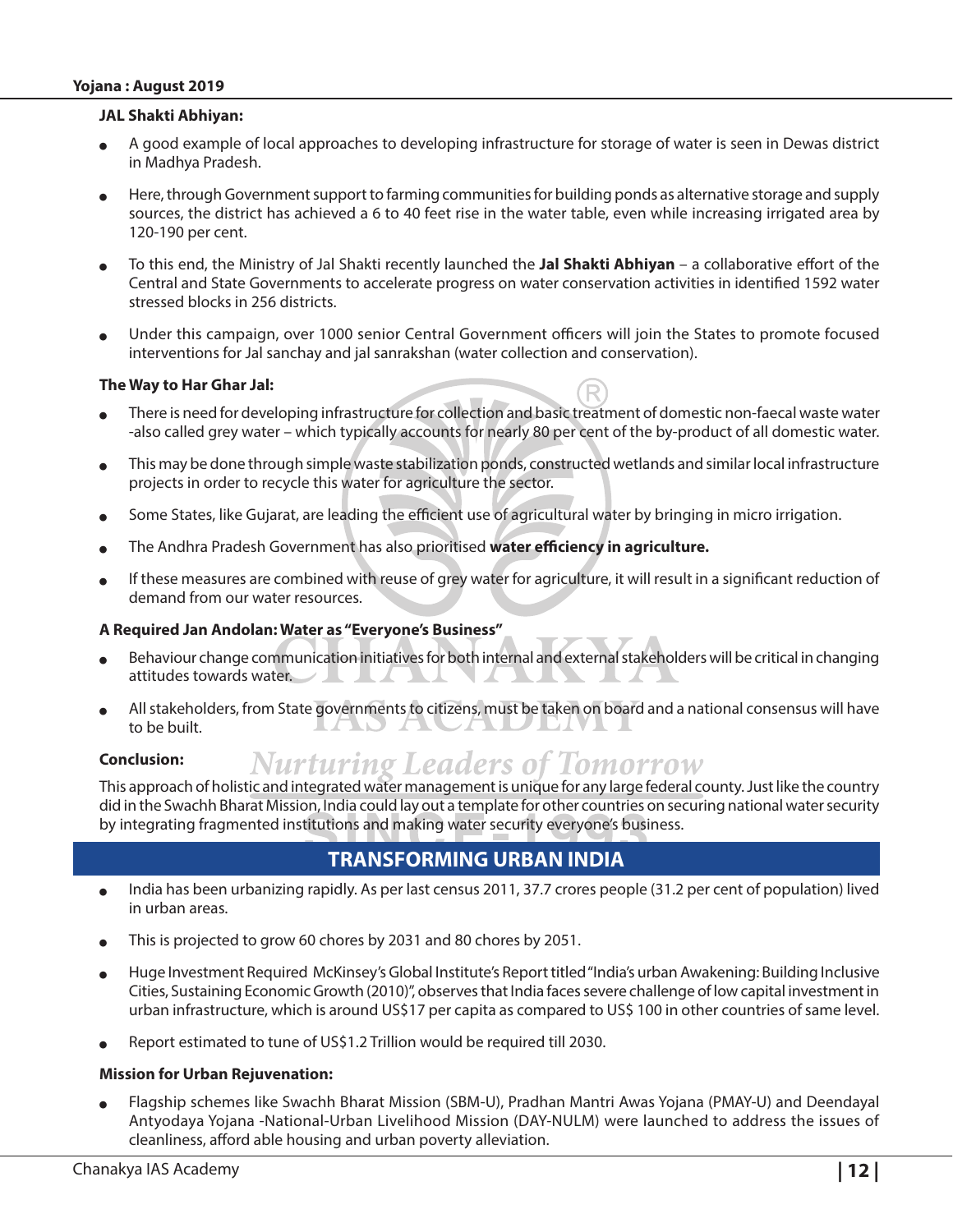- Atal Mission for Rejuvenation and Urban Transformation (AMRUT) and Smart City Mission (SCM) using city challenge mode was launched in 100 cities for improving core infrastructure and providing better quality of life and related urban services using ICT capabilities, etc.
- Schemes like SBM become a "Jan Andolan", a people's movement which led to its remarkable success in such a short time.

#### **Enhanced Budgetary Support and Found Availability**

- The critical issue of higher funding required for urban infrastructure was addressed by substantial increase in budgetary allocations.
- The annual average budgetary allocation during the preceding 10 year period was around 15,800 crores which was increased substantially to more than Rs. 44,000 crores inclusive of allocation under Extra Budgetary Resources (ERB), i.e. approximately 3 times increase.

#### **India's March to US\$ 5 Trillion Economy: Cities as Engines of Growth**

- Budget 2019-20 aim at building physical and social infrastructure.
- Government has announced in the budget its intention to invest around Rs. 100 lakh crores to fund India's infrastructure in next five years.
- For the first time, Budget has set a definite goal i.e. aspiration to make the economy to US\$ 5 Trillion level in next five years.
- It has underlined that Government sees urbanization as an opportunity, not a challenge.

#### **Promoting Investment for urban Rejuvenation:**

Since the launch of various urban flagship schemes of central assistance has been released mainly for Metro projects, PMAY-U, AMRUT, SCM and SBM.

#### **Metro Projects: Connecting City:**

- Budget 2019-20 has referred to approval of 300 km of new Metro Rail projects and operationalisation of 210 km Metro lines during 2018-19.
- MoHUA has stipulated that minimum75 per cent coaches procured under any tender will have to be manufactured **Nurturing Leaders of Tomorrow** in India.

#### **One Nation One Card:**

- India's first indigenously developed payment Eco system for transport based on national common mobility card has been launched which laid the foundation of One Nation One Card.
- It is usable in all kinds of transit as well as retail systems.

#### **Swachh Bharat Mission (Urban)- Cleaner and Healthier India:**

- Budget has highlighted the remarkable progress achieved under SBM-U, wherein 24 states and more than 95 per cent of cities have been declared Open Defecation Free (ODF).
- In Solid Waste Management, 90 per cent of wards in the country are now covered under door-to door collection with 56 per cent of waste being scientifically processed.

#### **Har Ghar Jal: AMRUT**

- JAL Jeevan Mission of newly created Jal Shakti Mantralaya will converge with other schemes like AMRUT for sustainable water supply management across the country.
- AMRUT scheme was launched in 500 cities across the country in June 2015 envisages achieving universal coverage of water supply and increasing sewerage and septage coverage.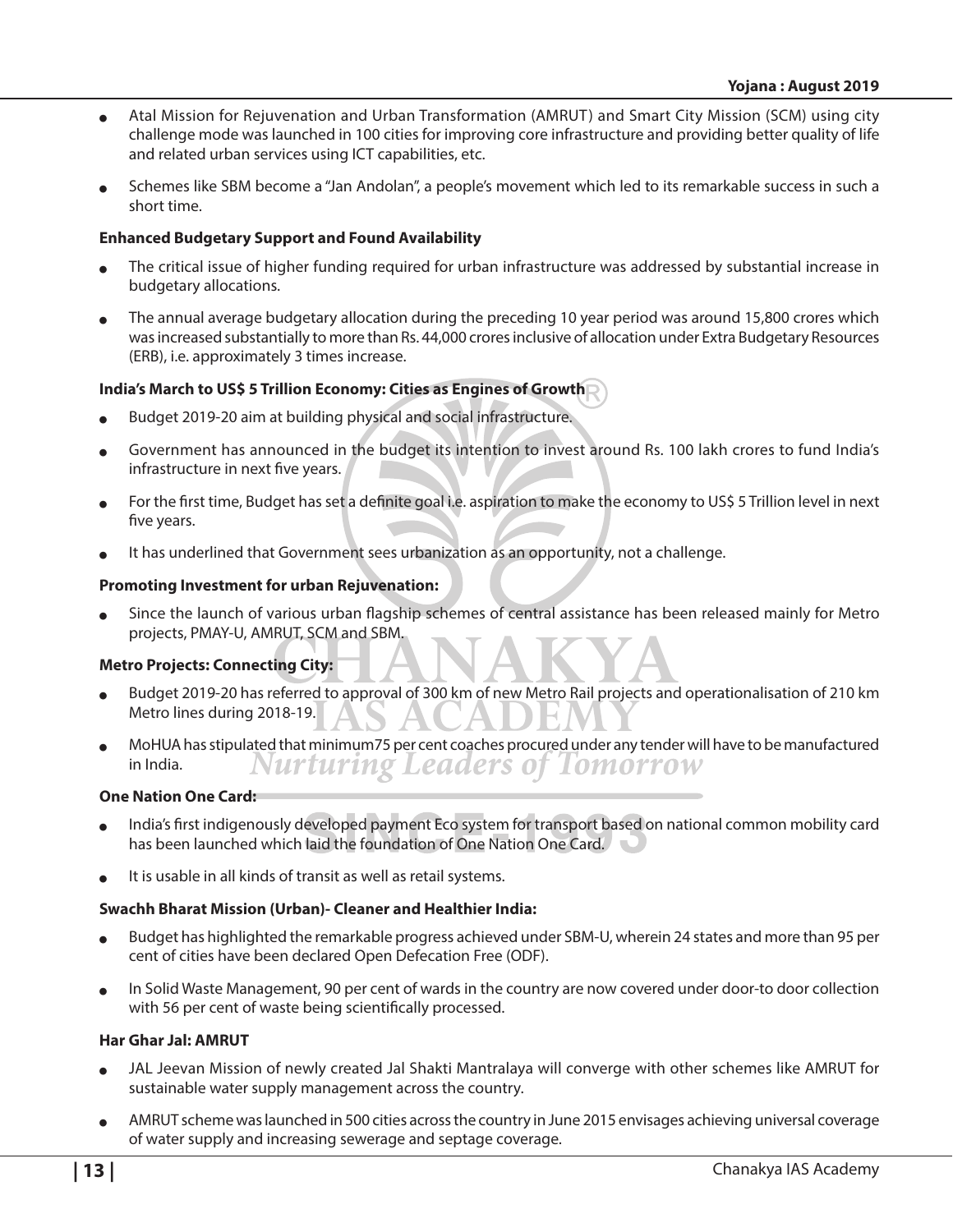#### **Promoting Water Conservation: Jan Andolan**

- Ministry has launched Jal Shakti Abhiyan to make water conservation a "Jan Andolan", four major thrust areas are:
	- $\circ$  Rain Water Harvesting,
	- $\circ$  Re-use of treated waste water,
	- $\circ$  Rejuvenation of water bodies, and
	- $\circ$  Plantation.

#### **Energy Saving:**

- Budget 2019-20 has underlined vital importance of ensuring sustainable energy use and scaling up of the use of LED bulbs.
- Under AMRUT scheme, 62 lakh street lights have been replaced by LED lights, which has led to reduction of Rs. 10.8 lakh ton of carbon emission.

#### **Smart Cities Mission: Towards smarter India**

Smart City Mission has not only fostered a healthy competition among cities to get smarter, but also laid a foundation of aspirational India for better quality of life.

#### **Some of the innovative projects include:**

- Integrated Command and Control Centres (ICCC),
- Smart Streets/Roads,
- Public Bike Sharing,
- Smart Solar Energy,
- Smart Poles,
- **Smart Water Metres,**
- Integrated Smart Traffic/Transit Management, etc. *etc. Of Tomorrow*

These unique initiatives are transforming the urban landscape across the nation.

#### **Housing for All by 2022-PMAY(urban)**

- Government is commitment to provide "Housing for All" by 2022.
- Through Global Housing Technology Challenge-India (GHTC-I), Government has identified 54 best available construction technologies across the globe.

IAS ACADEMY

- The Prime Minister has declared the year 2019-20 as "Construction Technology Year".
- Currently National Housing Bank (NHB) besides being a refinancer and lender is also a regulator for the housing finance sector.

#### **Ease of Living:**

- Budget 2019-20 has focused on improving ease of living for the citizens.
- <sup>O</sup> MoHUA released the first ever 'Ease of Living Index' in 2018 covering 111 Cities, and has recently launched assessment frameworks for Ease of Living Index-2019.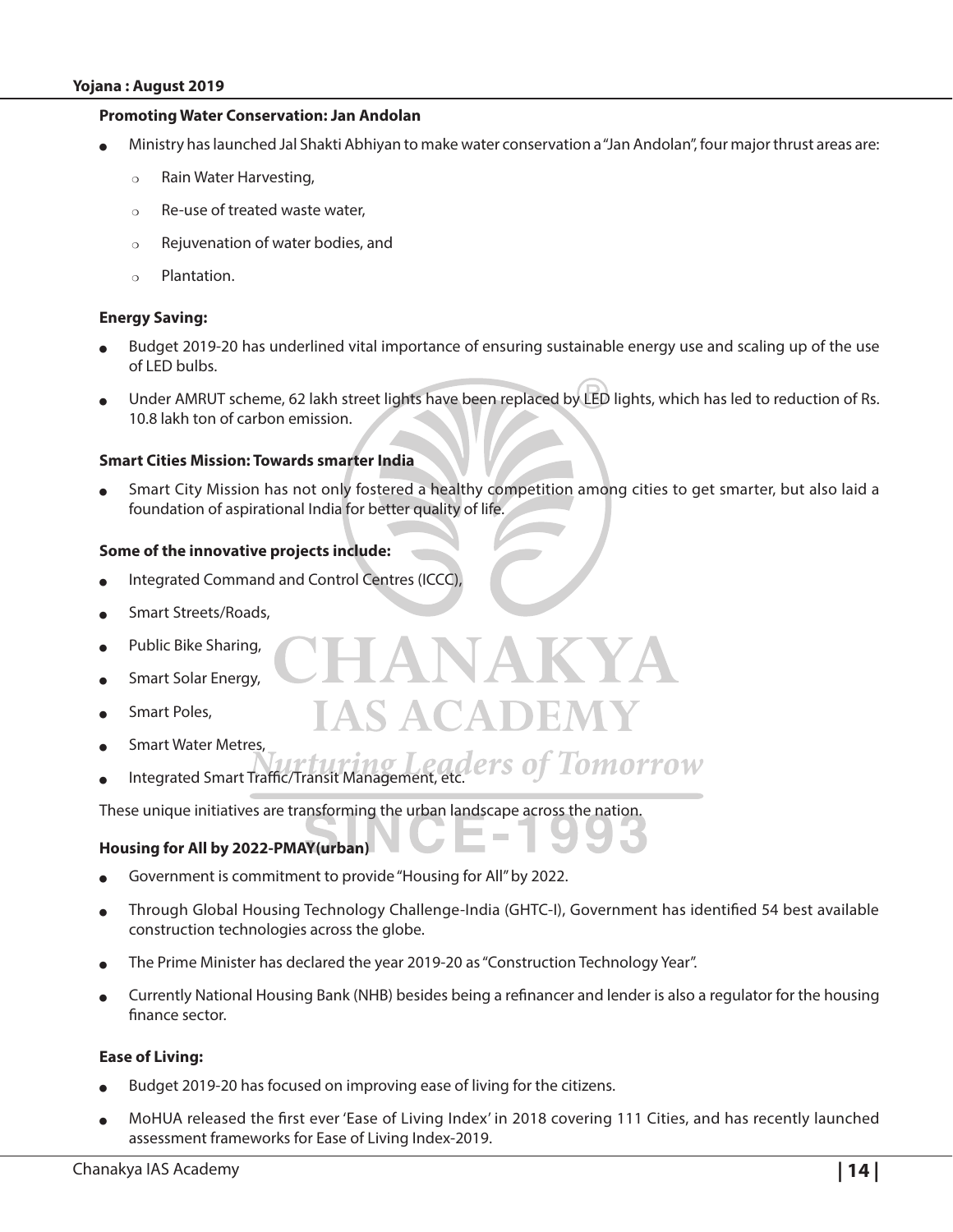- As per World Bank's, Doing Business Report-2019, India's rank in Ease of Doing Business in Construction Permits has improved from 181 in 2018 to 52, i.e. a record jump of 129 places.
- <sup>O</sup> Online Building Permission System (OBPS) has been implemented in 1705 cities including 439 AMRUT cities so far.

#### **Promotion of Digital Payments: 100 per cent Digitisation of Government Transactions**

- <sup>O</sup> MoHUA has successfully used the web Public Financial Management System (PFMS) to digitise nearly 100 per cent of all its payments.
- By doing this, Ministry has met the objective of Digital India Mission for making all financial transactions cash less.

#### **Way Forward:**

Government of India is committed to the vision of developing urban areas with ease of living, responsive governance, clean and sustainable environment, rapid economic growth and livelihood opportunities for the citizens.

## **MOVING TOWARDS BETTER, EQUITABLE AND AFFORDABLE HEALTH SERVICE**

- India has achieved significant public health gains and improvement in health indicators.
- We have been able to wipe out the scourge of disease such as polio, guinea worm disease, yaws and maternal and neonatal tetanus and control the incidence of HIV/AIDS.

#### **Achievements:**

- Our life expectancy has increased to 68.65 years in 2016 and the Total Fertility Rate (TFR) has reduced sharply to 2.2 in 2015-16.
- The infant mortality rate has declined to 34 per 1,000 live births in 2016.
- We have also achieved the Millennium Development Goal (MDG) in respect of the Maternal Mortality Ratio which declined to 174 per lakh live births in 2015 and reached close to achieving the Under-5 Child Mortality target (U5 MR Level of 43 against a target of 42).

#### **Challenges:**

- urturino Lead India is currently facing the unique situation of a 'triple burden of disease'.
- As the mission of eradicating major communicable disease remains unfinished, the population is also bearing the high burden of non-communicable diseases and injuries.
- India's general government expenditure on health has remained stagnant over the last two decades at close to 1.2 per cent of its GDP.
- India spends only 21 per cent of its total health expenditure from the general government revenue and as high as 62 per cent of total health expenditure is out-of-pocket.

#### **Initiatives:**

- The Rashtriya Swasthya Bima Yojana was launched in 2008.
- However, these schemes worked independently of the larger healthcare system in the country and resulted in further increasing the fragmentation of risk pools.
- Additionally, these schemes did not have a strong linkage with primary healthcare.
- As a result, healthcare in India remains fragmented and operates in silos rather than offer a continuum of care covering preventive, promotive, rehabilitative, and curative care to the citizens.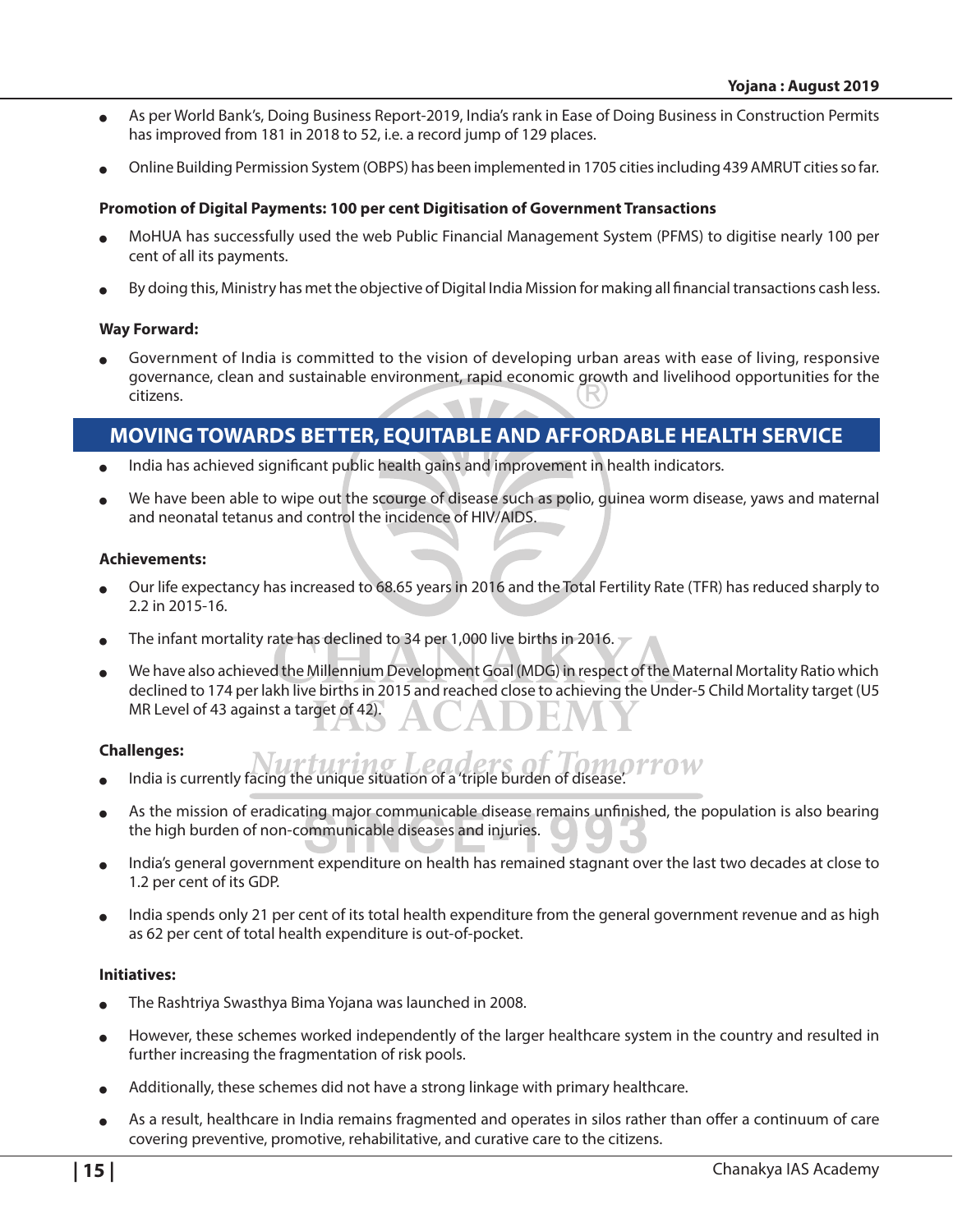#### **Ayushman Bharat PMJAY: A Bold New Approach to Healthcare Delivery in the Subcontinent:**

- To address these gaps, last year Government of India launched Ayushman Bharat which is a two pronged approach towards universal healthcare.
- The first is Health and Wellness Centres (HWCs), which will provide Comprehensive Primary Health Care.
- 150,000 HWCs will be set up by 2022 and will be able to handle more than 70 per cent of all outpatient care including non-communicable diseases and mental illness.
- The centre will also conduct yoga sessions and have a much wider range of free drugs and diagnostics.
- The Second is Pradhan Mantri Jan Arogya Yojana (PMJAY), the world's largest fully government funded health insurance scheme.
- It aims to offer financial risk protection to the beneficiary families through a system of demand-led healthcare initiative that meets their immediate hospitalisation needs in a cashless manner.
- It represents a significant transition from a sectoral, segmented approach to comprehensive, holistic approach bringing together preventive, promotive, curative, rehabilitative aspects of care along a continuum of care.
- It marks a paradigm shift in how health is looked at in India.

#### **Who is covered under PMJAY?**

- PMJAY has been rolled out for the bottom 40 per cent of poor and vulnerable populations.
- The inclusion of households is based on the deprivation and occupational criteria of the Socio-Economic Caste Census 2011 for rural and urban areas, respectively.
- States have been provided the flexibility to use their own database for PMJAY.

#### **Rural Beneficiaries:**

- PMJAY covered all such families who fall into at least one of the following six deprivation criteria (DI to D5 and D7) and automatic inclusion criteria:
	- <sup>P</sup> Dl-Only one room with *Kucha* walls and *kucha* roof
	- $\circ$  D2- No adult member between ages 16 to 59 PTS Of IOMOTTOW
	- $\circ$  D3-Households with no adult male member between ages 16 to 59
	- o D4-Disabled member and no able- bodied adult member
	- $\circ$  D5- SC/ST households
	- $\circ$  D7- Landless households deriving a major part of their income from manual casual labour

#### **Urban Beneficiaries:**

- For urban areas, the following 11 occupational categories of workers are eligible for the scheme:
	- $\circ$  Rag picker
	- $\circ$  Beggar
	- $\circ$  Domestic worker
	- $\circ$  Street vendor/ Cobbler/hawker / other service provider working on streets
	- $\circ$  Construction worker/ Plumber/ Mason Labour/ Painter/ Welder/ Security guard/ Coolie and other head-load worker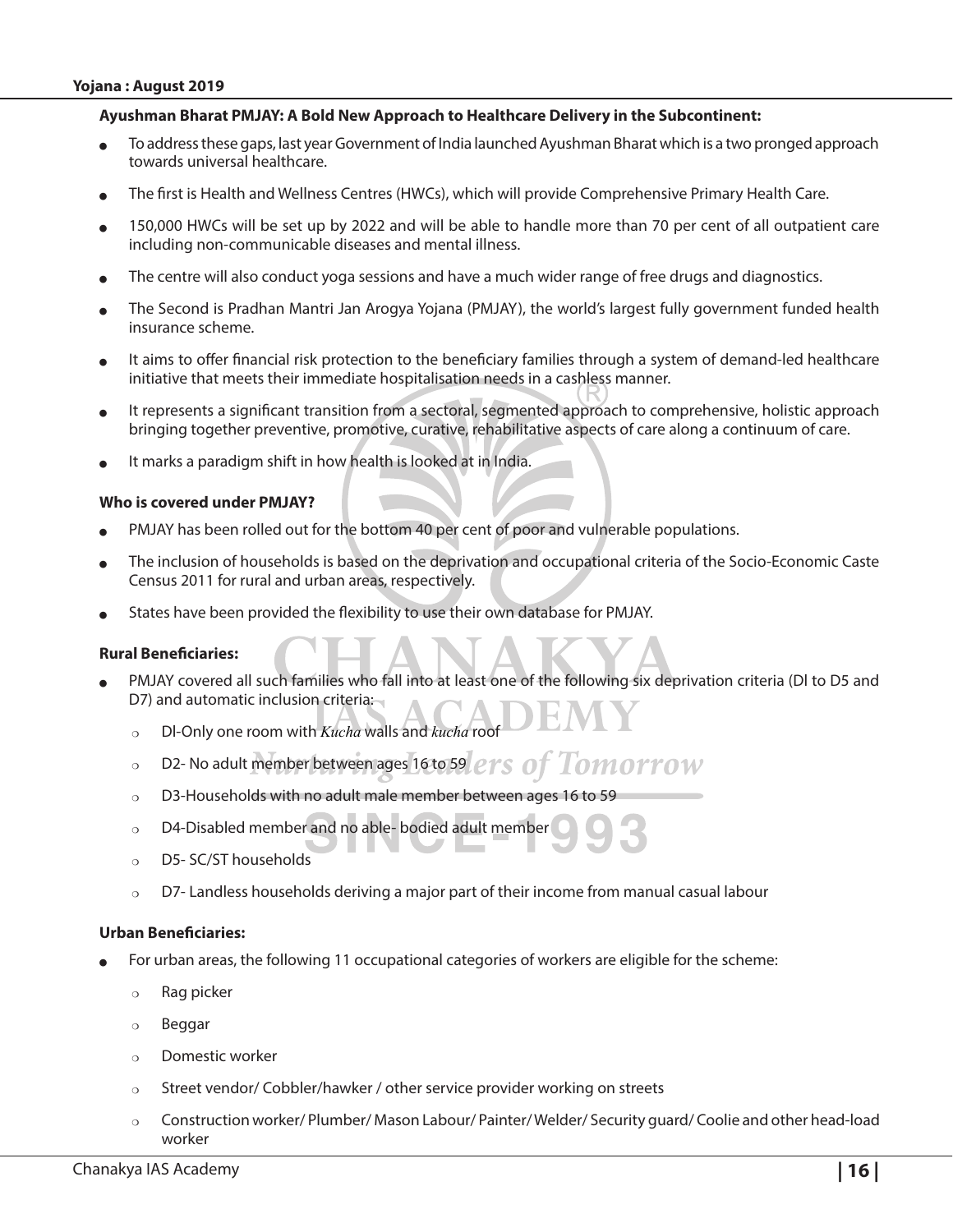- $\circ$  Sweeper/ Sanitation worker/ Mali
- $\circ$  Home-based Worker/Artisan/ Handicrafts worker/ Tailor
- $\circ$  Transport worker/ Driver, Conductor/ Helper to drivers and conductors/Cart puller/ Rickshaw puller
- $\circ$  Shop worker/Assistant/Peon in small establishment/Helper Delivery assist ant/Attendant-Waiter
- $\circ$  Electrician/ Mechanic/Assembler Repair worker
- $\circ$  Washerman/Chowkidar.

#### **Key Features of PMJAY:**

- PMJAY provides cashless cover of up to INR 5,00,000 to each eligible family per annum for listed secondary and tertiary care conditions.
- There is no cap on family size and age of members. The benefits of INR 5,00,000 are on a family floater basis which means that it can be used by one or all members of the family.
- All pre-existing diseases are covered from the very first day. This is a major advantage over regular private insurance schemes that often do not cover illnesses being suffered by the policy holder.
- <sup>O</sup> Benefits covered under PMJAY are portable across the country and any eligible beneficiary can visit any empanelled hospital across the country and receive cashless treatment.
- PMJAY has also made provision for unspecified surgical package to cover treatment for ailments that are not in the list of surgical packages.

#### **Implementation Model: A Bulwark of Cooperative Federalism**

- **Insurance Mode-**
	- $\circ$  The State Government appoints an insurer at a defined premium rate for taking over the financial risk of the beneficiaries. AS ACADEMY
- **Trust Mode**
	- o The State Government creates an agency (State Health Agency) which will pay the claims of the hospitals as per actual utilisation.
- **Mixed Mode** 
	- $\circ$  The State uses a combination of Insurance and Trust modes generally where low cost common procedures (secondary care) is managed by the insurer and high cost specialised procedures managed by the State trust.

#### **Conclusion:**

- PMJAY embodies a policy shift where the Government now assumes the role of a 'purchaser' of services from that of 'provider'.
- With this shift, the Government is improving the access of poor people to health services.
- It is surely a giant leap forward towards the achievement of the Sustainable Development Goals especially SDG 3.8, that is, achieving Universal Health Coverage.
- Thus, PMJAY will expand the role of the private sector delivery of health care services without undermining the criticality of the role and responsibility of the Government in creating and facilitating delivery of healthcare services.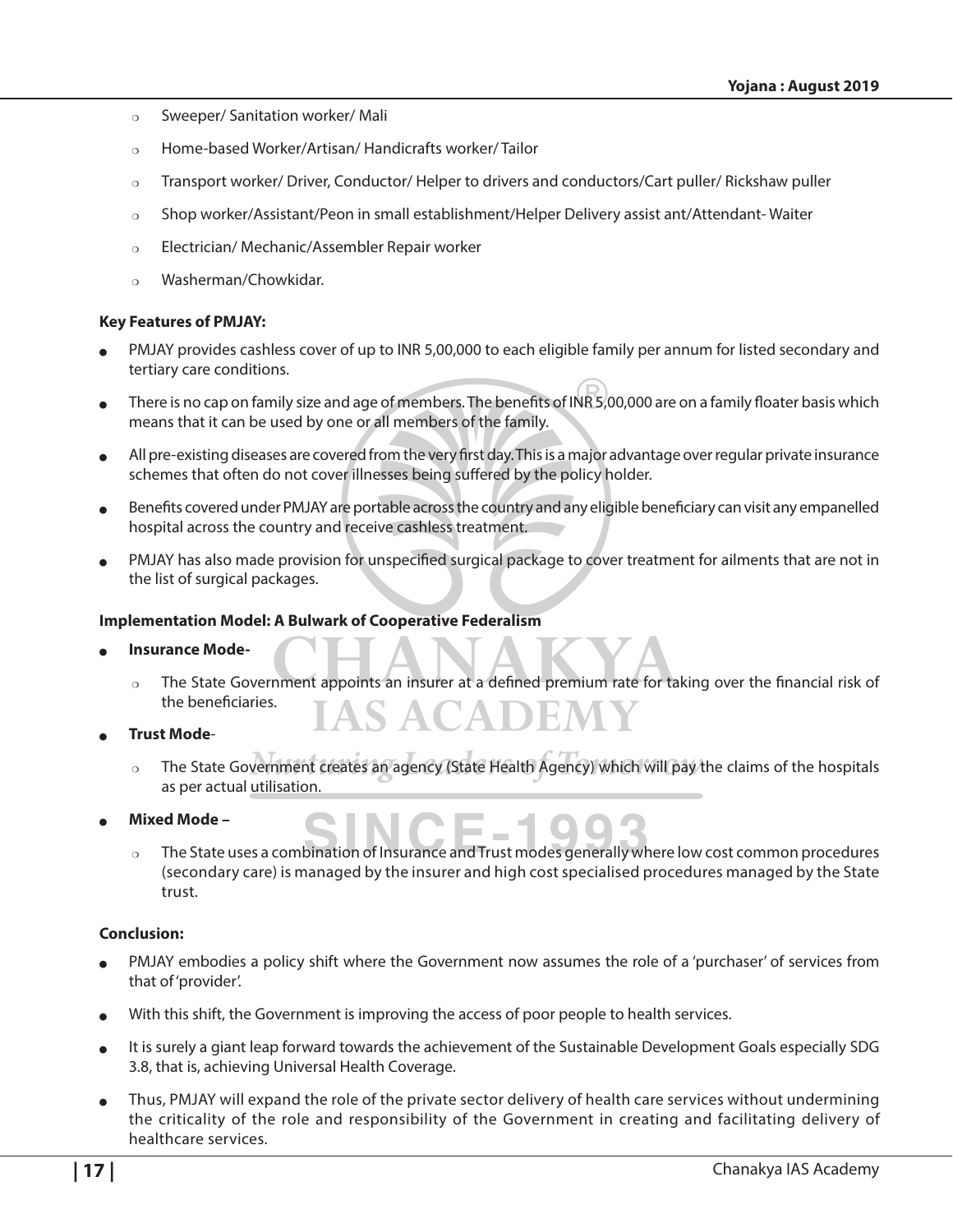## **'BLUE SKY THINKING' BLUEPRINT FOR INDIA @ \$5 TRILLION**

- <sup>O</sup> The Prime Minister has outlined the **vision of making India a USS 5 trillion economy by 2024-25.**
- **Economic Survey 2018-19 has consciously adopted the theme of empowering the economy** and its citizens to enable realising this vision.
- The Survey employs unfettered, "blue sky" thinking to evolve the appropriate economic model for India along with the tactical tools to stay on the path of the strategic blueprint.
- It also lays down a blueprint to **enable a "shifting of gears" through the 'virtuous cycle of growth' to sustain a real GDP growth** rate of 8 per cent.
- This endeavor is reflected in the sky blue cover of the Survey and the cover design depicting several inter-linked gears.

#### **Highlights of the Survey:**

- The Survey departs from traditional thinking by viewing the economy as being either in a virtuous or a vicious cycle, and thus never in equilibrium.
- International experience, especially from high-growth East Asian economies, suggests that sustained high rate of growth needs a catalytic "virtuous cycle" of savings, investment and exports supported by a favourable demographic phase.
- The Survey describes some of the tactical devices required to navigate an uncertain world in constant disequilibrium.
- The Survey attempts to examine policy nudges at micro-level to integrate into desirable outcomes at the macro level and facilitate creation of a self- sustaining virtuous cycle which spurs investment and thereby growth.
- The Survey delineates the impact created by Government's flagship initiatives such as Swachh Bharat Mission (SBM), Jan Dhan Yojana and the Beti Bachao Beti Padhao, which provide testimony to the potential for behavioural change in India. - 17 **ALL THE**
- The Survey also focuses on nourishing MSMEs to create jobs and become more productive so that they can become internationally competitive.
- $\bullet$  The Survey recognizes that the single biggest constraint to ease of doing business in India is the ability to enforce contracts and resolve disputes.
- India is set to witness a sharp slowdown in population growth in the next two decades.
- Although the country as a whole will enjoy the "demographic dividend "phase.
- Some states will start transitioning to an ageing society by the 2030s.

#### **Conclusion:**

- To demystify the survey and enable common people to access the ideas in it, the presentation of the survey has important changes.
- The survey recognises that the society is reflected in the individual and the dynamism of the economy is reflected in each economic unit.
- It, therefore, appreciates the role of policy nudges in influencing the behaviour of an individual to achieve optimal outcomes and ease of doing business at the micro level to lend vibrancy to economic growth at macro level.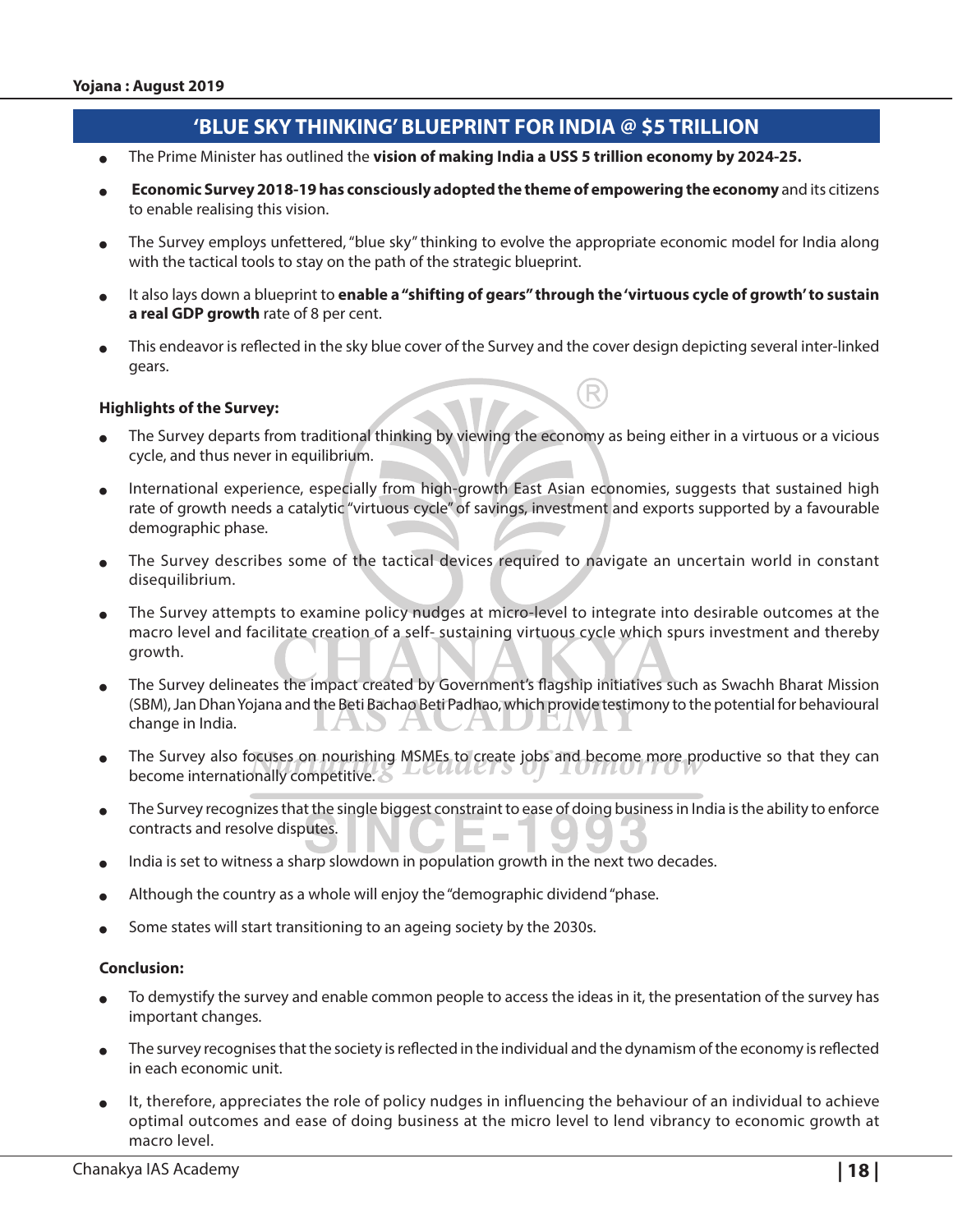## **SOME HIGHLIGHTS OF UNION BUDGET 2019-20**

#### **10 point Vision for the decade:**

- Building Team India with Jan Bhagidari: Minimum Government Maximum Governance.
- Achieving green Mother Earth and Blue Skies through a pollution-free India.
- Making Digital India reach every sector of the economy.
- Launching Gaganyan, Chandrayan, other Space and Satellite programmes.
- Building physical and social infrastructure.
- Water, water management, clean rivers
- **Blue Economy**
- Self-sufficiency and export of food-grains, pulses, oilseeds, fruits and vegetables.
- Achieving a healthy society via Ayushman Bharat, well-nourished women & children, safety of citizens.
- Emphasis on MSMEs, Start-ups, defence manufacturing, automobiles, electronics, fabs and batteries, and medical devices under Make in India.

#### **Towards a 5 Trillion Dollar Economy:**

- Indian economy to become a 3 trillion dollar economy in the current years.
- Government aspires to make India a 5 trillion dollar economy.
- Need for investment in:
	- $\circ$  Infrastructure
	- $\circ$  Digital economy
	- $\circ$  Job creation in small and medium firms.
- Initiatives to be proposed for kick-starting the virtuous cycle of investments.  $TOW$
- Common man's life changed through MUDRA loans for ease of doing business.

#### **Measures related to MSMEs:**

- Pradhan Mantri Karam Yogi Maandhan Scheme
- Pension benefits to about three crore retail traders & small shopkeepers with annual turnover less than Rs. 1.5 crore.
- Enrolment to be kept simple, requiring only Aadhaar, bank account and a self-declaration.
- Rs. 350 crore allocated for FY 2019-20 for 2 per cent interest subvention (on fresh or incremental loans) to all GST-registered MSMEs, under the Interest Subvention Scheme for MSMEs.
- Payment platform for MSMEs to be created to enable tiling of bills and payment thereof, to eliminate delays in government payments.

#### **Social stock exchange:**

- Electronic fund raising platform under the regulatory ambit of SEBI.
- Listing social enterprises and voluntary organizations.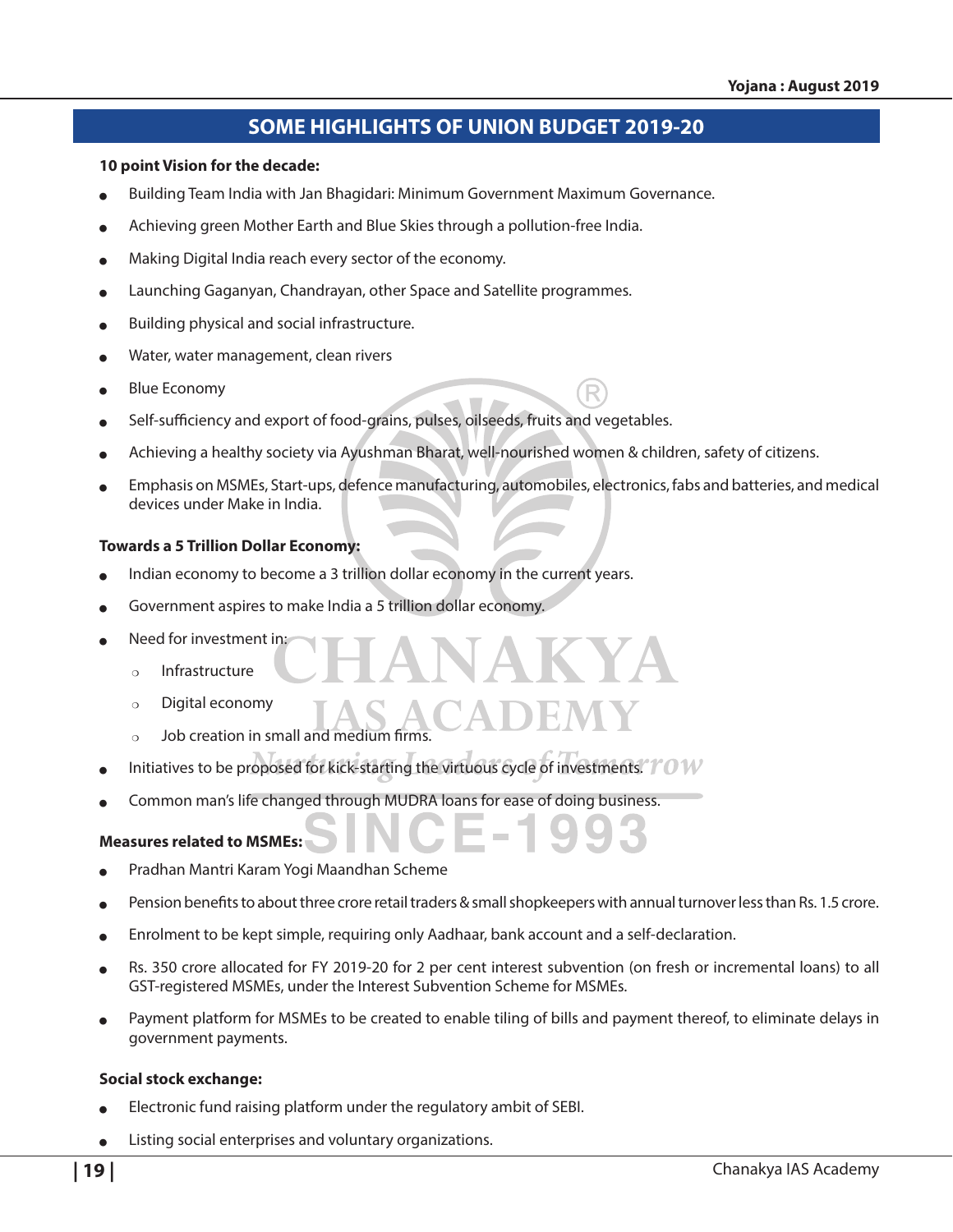- To raise capital as equity, debt or as units like a mutual fund.
- SEBI to consider raising the threshold for minimum public shareholding in the listed companies from 25 per cent to 35 per cent.
- Know Your (Customer (KYC) norms for Foreign Portfolio Investors to be made more investor friendly
- Government to supplement efforts by RBI to get retail investors to invest in government treasury bills and securities. , with further institutional development using stock exchanges.

#### **Measures to make India a more attractive FDI destination:**

- FDI in sectors like aviation, media (animation, AVGC) and insurance sectors can be opened further after multistakeholder examination.
- Insurance Intermediaries to gel 100 per cent FDI.
- Local sourcing norms to be eased for FDI in Single Brand Retail sector.
- Government to organize an annual Global Investors Meet in India, using National Infrastructure Investment Fund (NIIF) as an anchor to get all three sets of global players (pension, insurance and sovereign wealth funds).
- Statutory limit for FPI investment in a company is proposed to be increased from 24 per cent to sectoral foreign investment limit. Option to be given to the concerned corporate to limit it to a lower threshold.
- FPIs to be permitted to subscribe to listed debt securities issued by RelTs and InvITs.
- NRI-Portfolio Investment Scheme Route is proposed to be merged with the Foreign Portfolio Investment Route.
- Cumulative resources garnered through new financial instruments like infrastructure Investment Trusts (InvITs), Real Estate Investment Trusts (REITs) as well as models like Toll-Operate-Transfer (ToT) exceed Rs. 24,000 crore.

#### **Tax Simplification and Ease of living- making compliance easier by leveraging technology:**

- Interchangeability of PAN and Aadhaar.
	- $\circ$  Those who don't have PAN can file tax returns using Aadhaa
	- $\circ$  Aadhaar can be used wherever PAN is required. The Set  $\theta$  T  $\theta$  MOTTOW
- <sup>O</sup> **Pre-filling of Income-tax Returns for faster, more accurate tax returns.**
	- $\circ$  Pre-filled tax returns with details of several incomes and deductions to be made available.
	- $\circ$  Information to be collected from Banks, Stock exchanges, mutual funds etc.
- <sup>O</sup> **Faceless e-assessment**
	- $\circ$  Faceless e-assessment with no human interface to be launched.

#### **Ease of Living:**

- <sup>O</sup> About 30 lakh workers mined the Pradhan Mantri Shram Yogi Maandhan Scheme that provides Rs 3.000 pa month as pension on attaining the age of 60 to workers in unorganized and informal sectors.
- Approximately 35 crore LED bulbs distributed under UJAIA Yojana leading to cost saving of Rs. 18.341 crore annually.
- Solar stoves and battery- chargers to be promoted using the approach of LED bulbs mission.
- A massive program of railway station modernization to be launched.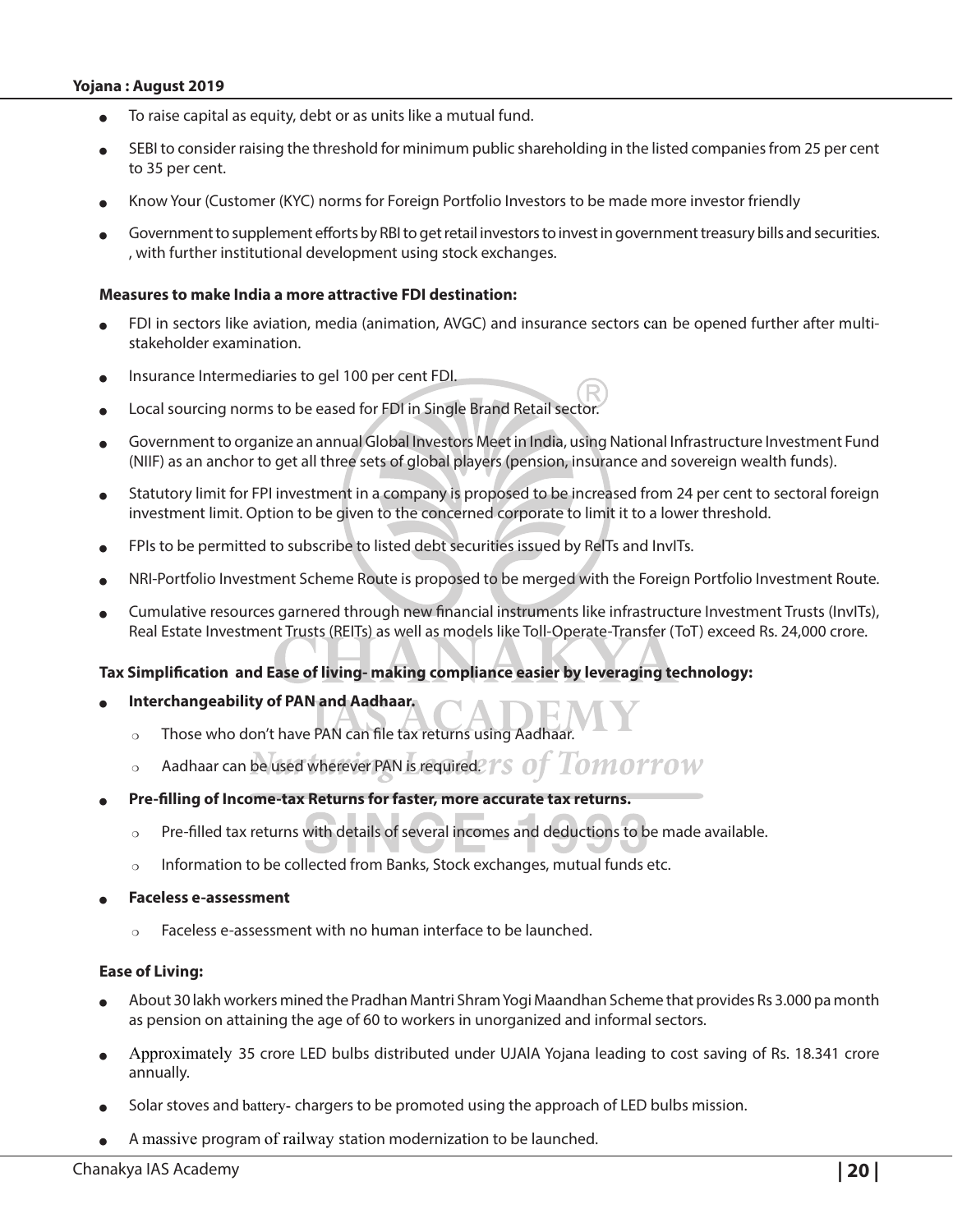#### **Naari Tu Narayani/Women:**

- Approach shift from women-centric-Policy making to women-led initiatives and movements.
- A Committee proposed with Government and private stakeholders for moving forward on Gender budgeting.
- SHG:
	- $\circ$  Women SHG interest subvention program proposed to be expanded to all districts.
	- $\circ$  Overdraft of Rs. 5.000 to be allowed for every verified women SHG member having a Jan Dhan Bank Account.
	- $\circ$  One woman per SHG to be eligible for a loan up to Rs. 1 lakh under MUDRA Scheme.

#### **India's Soft Power:**

- Proposal to consider issuing Aadhaar Card for NRIs with Indian Passports on their arrival without waiting for 180 Days.
- <sup>O</sup> Mission to integrate traditional artisans with global markets proposed, with necessary patents and geographical indicators.
- 18 new Indian diplomatic Missions in Africa approved in March, 2018, out of which 5 already opened. Another 4 new Embassies intended in 2019-20.
- Revamp of Indian Development Assistance Scheme (IDEAS) proposed.
- 17 iconic Tourism Sites being developed into model world class tourist destinations.
- Present digital repository aimed at preserving rich tribal cultural heritage, to be strengthened.

#### **Digital Payments:**

- TDS of 2 per cent on cash withdrawal exceeding Rs. I crore in a year from a bank account.
- Business establishments with annual turnover more than Rs. 50 crore shall offer low cost digital modes of payment to their customers and no charges or Merchant Discount Rate shall be imposed on customers as Well as merchants.

#### **Mega Investment in Sunrise and Advanced Technology Areas**

- Scheme to invite global companies to set up mega-manufacturing plants in areas such as Semi-conductor fabrication (FAB), Solar Photo Voltaic cells, Lithium storage batteries, Computer Servers, laptops, etc.
	- $\circ$  Investment linked income tax exemptions to be provided along with indirect tax benefits.

### **SPEARHEADING WOMEN EMPOWERMENT**

- $\bullet$  Empowerment is a multi-faceted, multi-dimensional and multi-layered concept.
- Women empowerment is a process in which women gain greater share of control over resources and access to money and control over decision-making in the home, community, society and nation and to gain "power".

#### **Budget 2019-20:**

- <sup>O</sup> The Union Budget 2019-20 is the **15th Budget to incorporate Gender Responsive Budgeting** since its adoption by India in 2005-06.
- <sup>O</sup> Overall, the **Gender Budget Allocation** for 2019-20 is Rs. 131,699.58 crores, remaining close to 5 per cent as a proportion of total expenditure.
- A positive development in the Interim Union Budget 2019-20 was that information on actual spend was The Finance Minister emphasised the shift in the introduced in the **Gender Budget Statement.**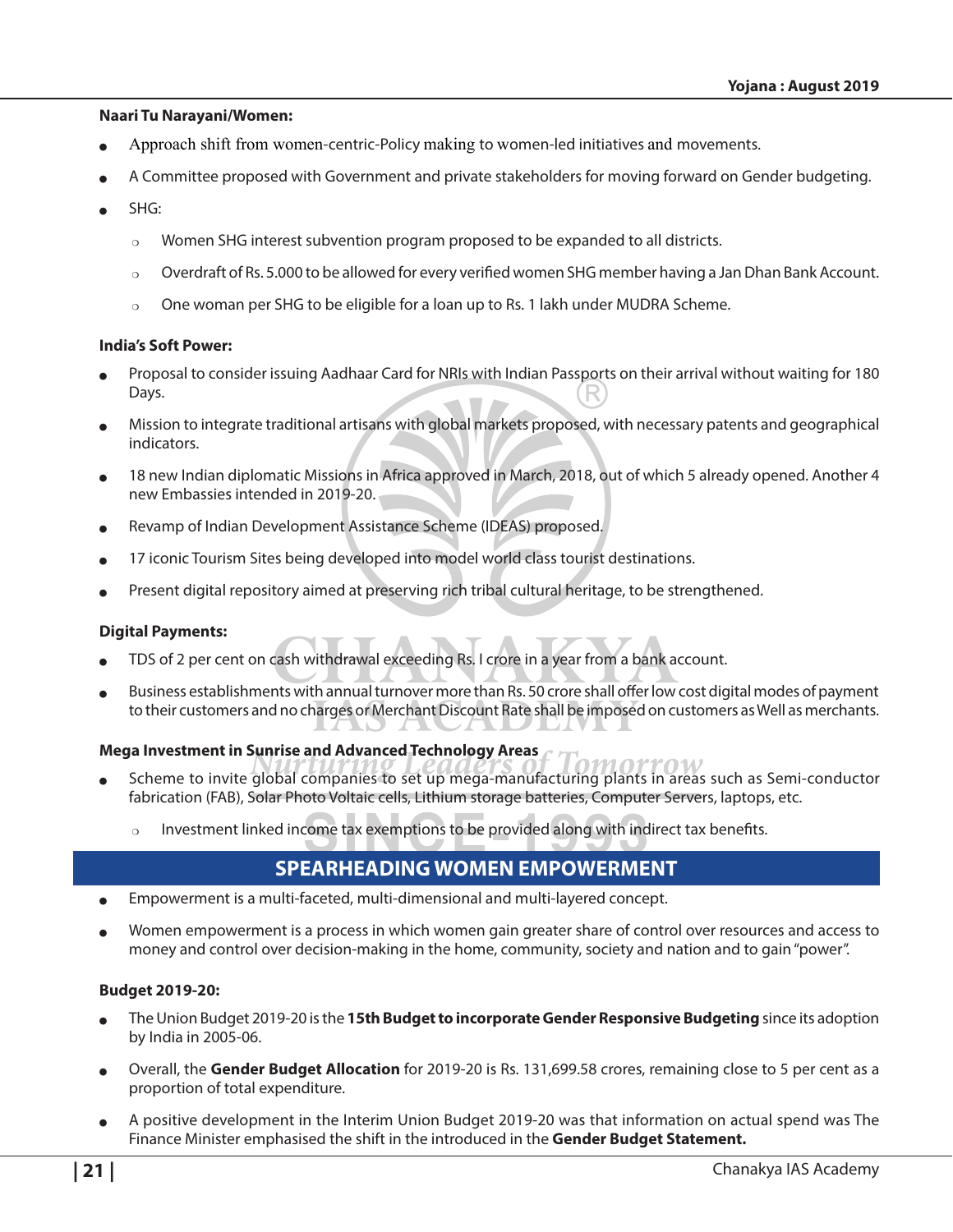- Government's approach from **women-centric more funds has been allocated to WCD ministry** 17% to Womenled Initiatives.
- <sup>O</sup> The Centre's programmes of **Maternity Benefit and Child Protection Services** also got a major boost in the Budget.
- **The allocation for the Pradhan Mantri Matru Vandana Yojana (PMMVY), a maternity benefit programme, was** more than doubled.
- <sup>O</sup> Under the programme, Rs. 6,000 is given to **pregnant women and lactating mothers** for the birth of the first living child.
- <sup>O</sup> The allocation for the **Child Protection Services programme under the Integrated Child Development Services** was increased to Rs. 1500 crore from Rs. 925 crore.
- The **National Nutrition Mission,** which strives to reduce the level of stunting, under-nutrition, anaemia and low-birth weight babies and aims to benefit 10 crore people across the country, was allocated Rs. 3,400 crore.
- <sup>O</sup> Similarly, the allocation for **Working Women's Hostel Scheme** saw an increase of over three times from Rs. 52 crore to Rs. 165 crore.
- <sup>O</sup> The allocation for the **Mahila Shakti Kendras** has been increased from 115 crore to Rs. 150 crore.
- The allocation of **National Creche Scheme** was also enhanced from Rs. 30 crore to Rs. 50 crore, to enable working women leaving their children in creches while they are away at work.
- <sup>O</sup> On the issue of providing Safety for all women, the **budget for Ujjawala,** a scheme for prevention of trafficking, rescue and rehabilitation of the victims, has been increased from Rs. 20 crore to Rs. 30 crore.
- <sup>O</sup> Making a push for women empowerment, the Finance Minister proposed to **strengthen Self-Help Groups (SHG),**  by allowing every member an overdraft of Rs. 5,000 on her Jan Dhan account, and a loan of upto Rs. 1 lakh for one woman per SHG under the **MUDRA scheme.**
- <sup>O</sup> The government proposed to expand the **Interest Subvention Scheme-** allowed to women SHGs to avail credit to all districts.

#### **The Economic Survey 2018-19, presents Interesting approach to women's economic empowerment:**

Drawing inspiration from Nobel Laureate Richard Thaler's nudge theory and the successful behavioural change effected by the Swachh Bharat Mission and Beti Bachao, Beti Padhao campaigns, the **Survey coins the slogan of BALDEV (Beti Aapki Dhan Lakshmi Aur Vijayalakshmi)** to inter alia enhance the contribution of women in the workforce and economy.

#### **Conclusion:**

<sup>O</sup> A multi-directional organised approach to women development is sure to take the country way beyond this path. And in India the forces are marching in the right direction to take the nation to new horizons.

## **TRANSPORT INFRASTRUCTURE AND CONNECTIVITY**

**Connectivity is the lifeblood of an economy and the government is giving a massive push to all forms of physical** connectivity through various initiatives such as **Pradhan Mantri Gram Sadak Yojana, industrial corridors, dedicated freight corridors, Bharatmala and Sagarmala projects, Jal Marg Vikas and UDAN Schemes.**

#### **Industrial And Freight Corridors:**

There are five industrial corridors, with the Delhi-Mumbai industrial corridor having advanced the most in terms of perspective planning.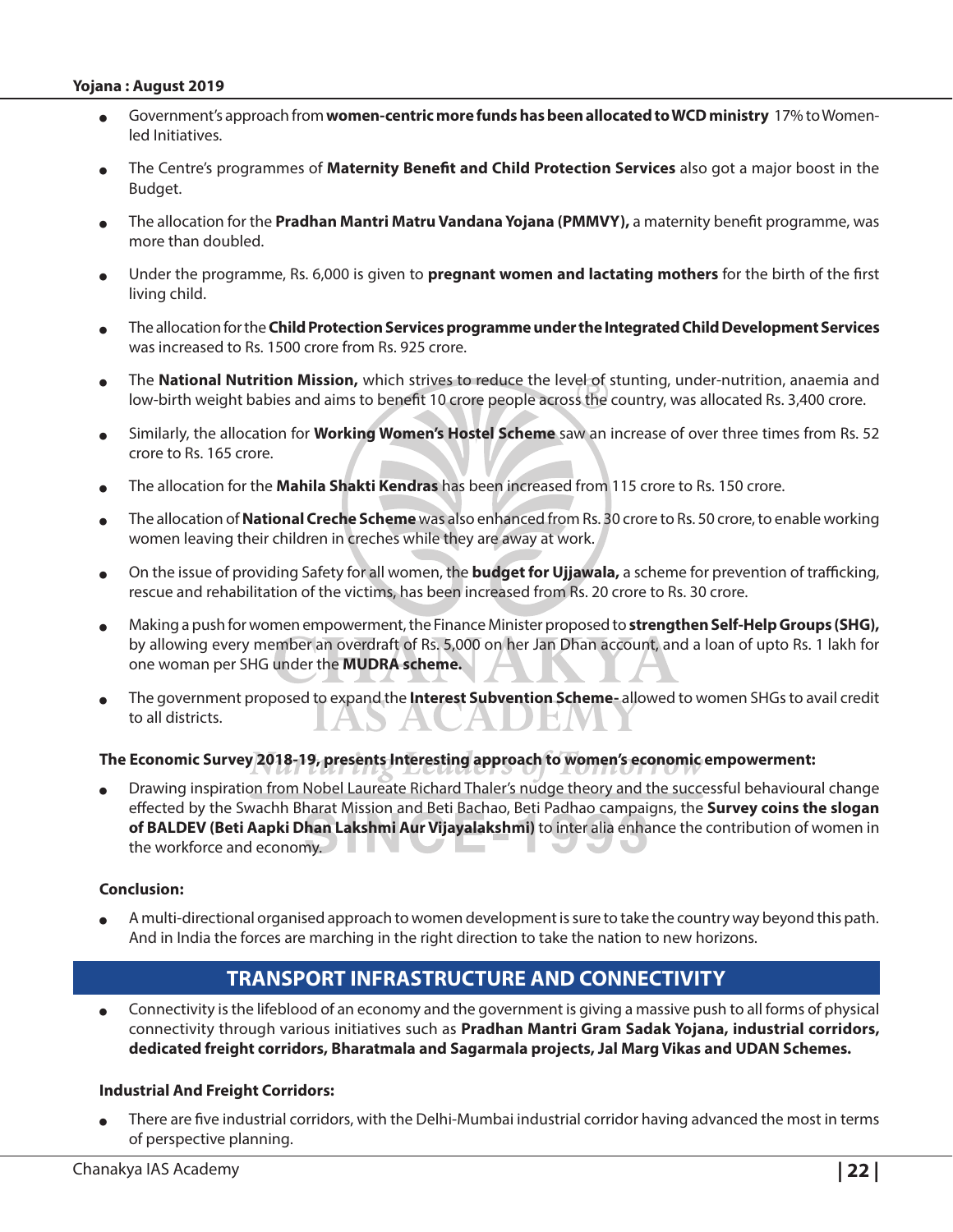- <sup>O</sup> The other corridors are Chennai-Bengaluru, Bengaluru-Mumbai, Amritsar-Kolkata and Vishakhapatnam-Chennai.
- More than a 'corridor' focus, there seems to be a focus on nodes along or near the corridor. Rail-based dedicated freight corridors (DFCs) are to provide the backbone transportation for the Delhi-Mumbai corridor and the Amritsar-Kolkata corridor.
- It should be noted that the 2016 budget had announced the Kolkata-Mumbai, Delhi-Chennai and Kharagpur-Vijayawada DFCs.

#### **Rail Sector:**

- The Budget had a clear statement of policy that public-private partnerships would be the way to go in enabling modernisation.
- It is hoped that the rail share of freight traffic in tonne kms will go up from the current 35 per cent to 50 per cent by 2032.
- Amongst various infrastructure sectors, railways have been falling behind in leveraging PPPs.

#### **Road sector:**

- The road sector has seen significant experimentation and progress through the PPP route.
- It started with the Golden Quadrilateral, followed by the National Highways Development Project (NHDP) and the more recent Bharatmala.
- Many States have set up State Road Development Corporations to improve high density corridors, including through PPPs.
- Similarly, many States have schemes such as the Mukhya Mantri Gram Sadak Yojana (MMGSY) to add all weather connectivity to habitations with population below the PMGSY levels.
- Improved road connectivity alone has been significant driver of the GDP growth in India, given that road share of freight traffic is over 60 per cent.
- It has provided major benefits to the trucking industry in improving reliability of delivers, utilisation per vehicle, confidence to leverage digital opportunities for supply chain visibility and enabling new age trucking companies to positively disrupt the logistics business.
- Sagarmala is an integrated garland of projects along India's coastline. Apart from facilitating exports and imports, it is also expected to improve coastal transportation, a sector that is under leveraged.
- The biggest challenge of coastal transportation is the intermodal hinterland and the last mile connectivity.

#### **Inland Water Transportation:**

- Inland water transportation is also viewed as a big opportunity, through the Jal Marg Vikas Project.
- This includes development of national waterways and terminals at important locations.

#### **Aviation Sector:**

- In the aviation sector, after a long hiatus, PPPs in airports are back. The initial five airports (Cochin, Hyderabad, Bengaluru, Mumbai and Chennai) were done in the 2004-07 period.
- In terms of service connectivity, the Government has done well with the UDAN scheme which is now running into its third round. Under-served airports and routes have been mainstreamed, with a combination of regulated (subsidised) and unregulated fares.
- The budget has also brought focus on the privatisation of Air India, the Government owned carrier which has been consistently incurring losses.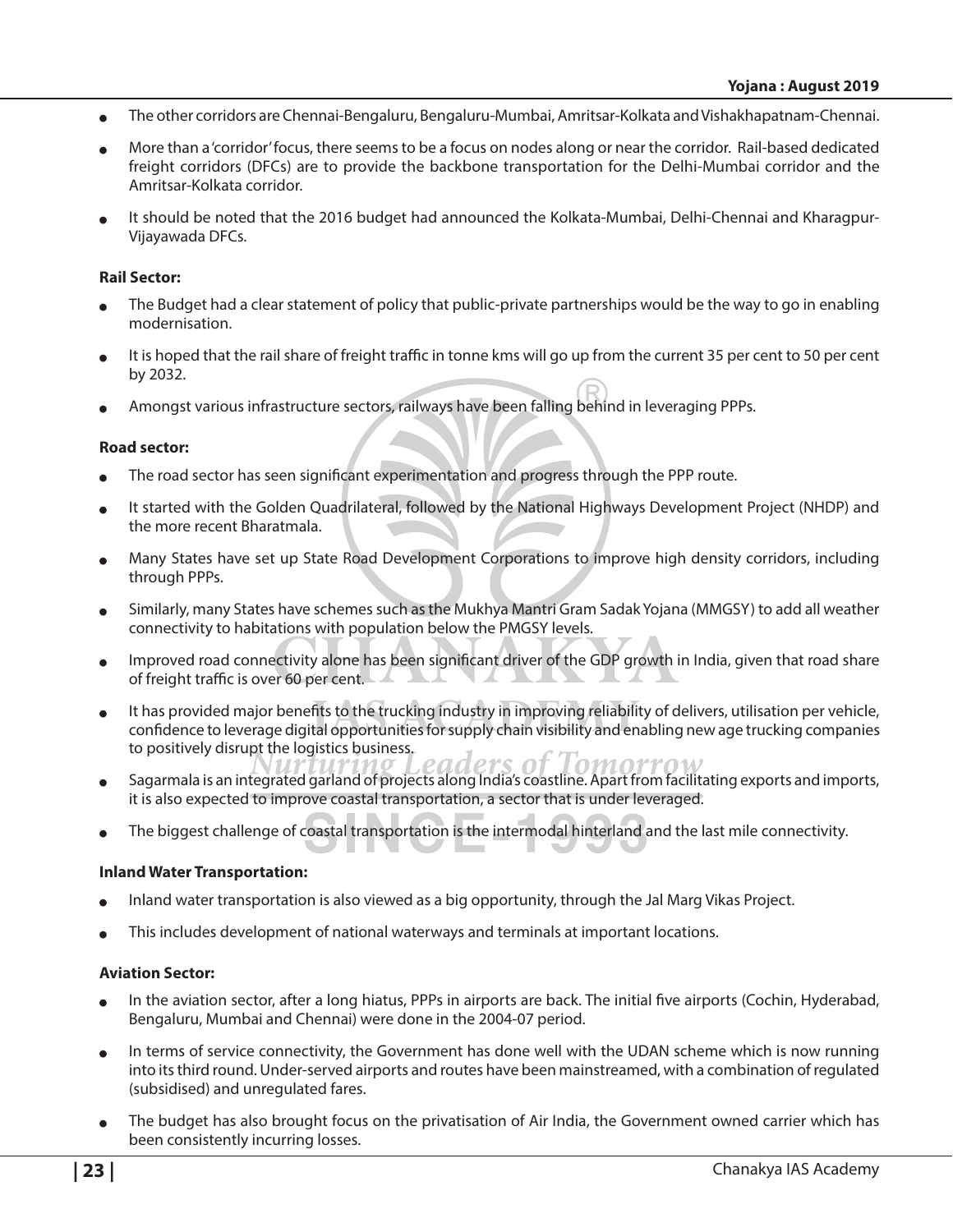#### **Conclusion:**

- The Union Finance Minister stated that over the next five years, the successful achievement of an investment target of Rs. 100 lakh crore in the infrastructure sector would need extensive planning, monitoring, and implementation.
- The critical challenges would be land acquisition, environmental clearances, leveraging PPPs and providing for intermodal and last mile connectivity.

## **BUDGET 2019-20: SOME REFLECTIONS**

- The Economic Survey throws up certain significant figures which one has to keep in mind while attempting to understand and analyse the Budget. A few of these **basic facts are summarised below:**
	- $\circ$  The rate of growth of Gross Domestic product (GDP) in the seat 2018-19 has been 6.8 per cent against 7.5 per cent in 2017-18. The Budget aims at 7 per cent GDP growth rate.
	- $\circ$  There is a declaration of intent to become a 5 trillion economy by 2024. This will necessitate 8 per cent of growth of GDP in next 5 years.
	- $\circ$  The survey also informs that the macro economic conditions are expected to be stable during 2019-20, thanks to the structural reforms effected during the last five years.
	- $\circ$  The fiscal deficit has been at the rate of 3.4 per cent of GDP. This is actually a decline from the previous year.
	- $\circ$  Current Account deficit has increased from 1.9 per cent in 2017-18 to 2.6 per cent in the period April to December, 2018.

#### **Budget: Main Points**

The current year's Budget has some popular announcements and some initial measures for systemic improvements.

#### **A few of them are summarised below:**

- Excise and road cess on petroleum and diesel has been hiked by Rs. 1 per litre.
- Customs duties on gold and precious metals have been increased from 10 per cent to 12.5 per cent.
- An additional Rs. 1.5 lakh would be deductible from income tax for the spend on affordable housing.
- Income tax too is going to see significant changes:
	- $\circ$  Income tax liability on annual income between Rs. 2 to 5 crore has been hiked by 3 per et and income above Rs. 5 crore has been taxed by additional 7 per cent.
	- $\circ$  Companies with turnover up to Rs. 400 crore shall pay lower tax at the rate of 25 per cent.
	- $\circ$  In order to increase the ease of interaction with Income Tax Department, an element of automated tax assessment has been introduced to make it a faceless interaction.
	- $\circ$  This is aimed at discouraging the cash transactions and at promoting cashless transactions.
- Government is willing to consider less than 51 per cent stakes in certain PSUs. It will be decided on case to case basis. The budget envisages 1.06 lakh crores as contribution from dividends and surplus from RBI and financial institutions including disinvestment.
- Public sector banks will get a capital infusion of Rs. 70,000 crores. Banks have been under stress because of nonperforming assets and standard assets.
- Budget seeks to encourage the corporates of up to 400 crore by lowering the corporate tax rate to 25 per cent.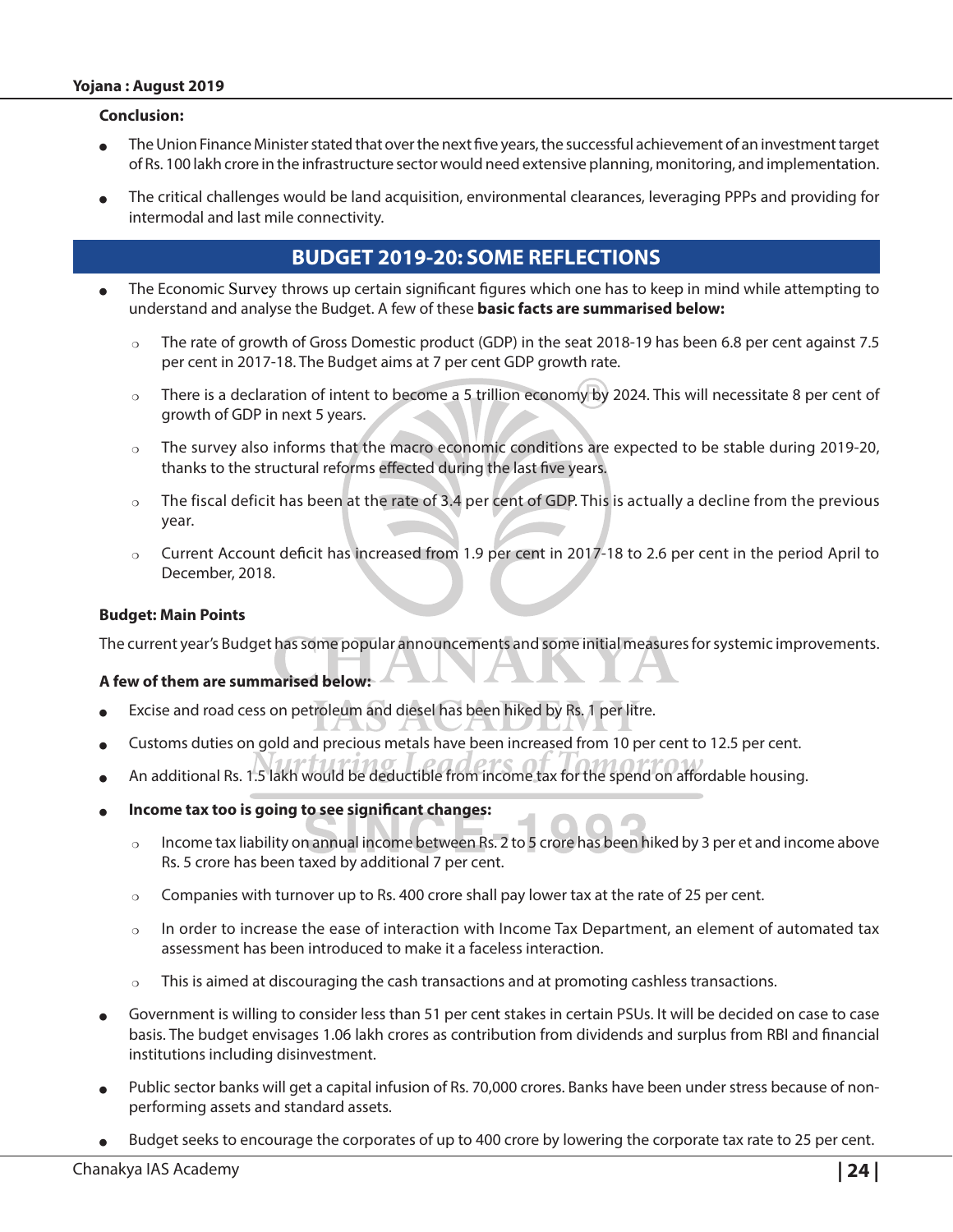- <sup>O</sup> Long term capital gains from sale of housing property have been exempted from tax if capital gains are invested in a start-up.
- There is an interesting incentive for electrical vehicles which will entitle to a concession of up to Rs. 1.5 lakh on its purchase.
- NBFCs have now been brought under RBI's pooled assets of NBFCs regulation. Further, a relief on defaults on loans in form of partial government guarantee has been provided.
- There are some interesting steps on the consumption side.
	- $\circ$  For example, those with foreign trips and massive power bills will also get into the tax net.
	- $\circ$  This means that this aims at expanding the tax base.

#### **Conclusion:**

- The Budget indicates to going for borrowing from global markets. This would mean that the Government does not want to compete with private sector for funds in the domestic market.
- This also is an indication for the fact that government has full confidence in the Rupee exchange rate as well as foreign exchange reserves. There is a provision for 20 per cent tax on buy back. The corporates feel than 20 per cent tax of buy back schemes of listed companies is a dampener.This will make the buyback costlier. In any case, the buyback option, being a form of disinvestment, is usually exercised by the cash rich companies.

## **A RAILWAY BUDGET FOCUSSED ON REFORMS**

The Budget highlighted that the Indian Railways need another Rs. 50 lakh crore worth of investments in the next 11 years or by 2030.

#### **Raising the Bar:**

- For the financial year 2019-20, the total outlay for capital expenditure is kept at Rs. 1,60,175.64 crore, up 15 per cent from Rs. 1,38,857.52 crore during the previous financial year.
- The Budget also estimates an all-time high government investment of Rs. 65,837 crore, posting an increase of 24 per cent.
- However, a concern for the Indian Railways is its rising staff cost that increased to Rs. 86,554.31 crores during the **Nurturing Leaders of Tomorrow** financial year.
- This may further increase as the National Transporter is going for a massive recruitment drive. The freight services, is the main revenue earner for the Indian Railways.
- Interestingly, the operating ratio for the year was pegged at 95 per cent, compared to the actual 97.3 per cent last year.
- Operating ratio is calculated based on how much money railways is spending to earn each rupee.
- <sup>O</sup> The merger with main Budget in 2017 has helped the Railways in doing away with the around Rs. 9,700 crore of annual divided that is used to pay to the Government for gross budgetary support.
- The Railways Minister said that the Government may be open to ideas like setting-up of separate lines by private parties, if it benefits the passengers as well.
- The idea is to invite private participation in passenger and freight services, tracks and rolling stock manufacturing too.

#### **Railway Projects:**

The major projects that are under the Railways platter include completion of 100 per cent electrification, advanced signalling, improving passenger amenities and station redevelopment.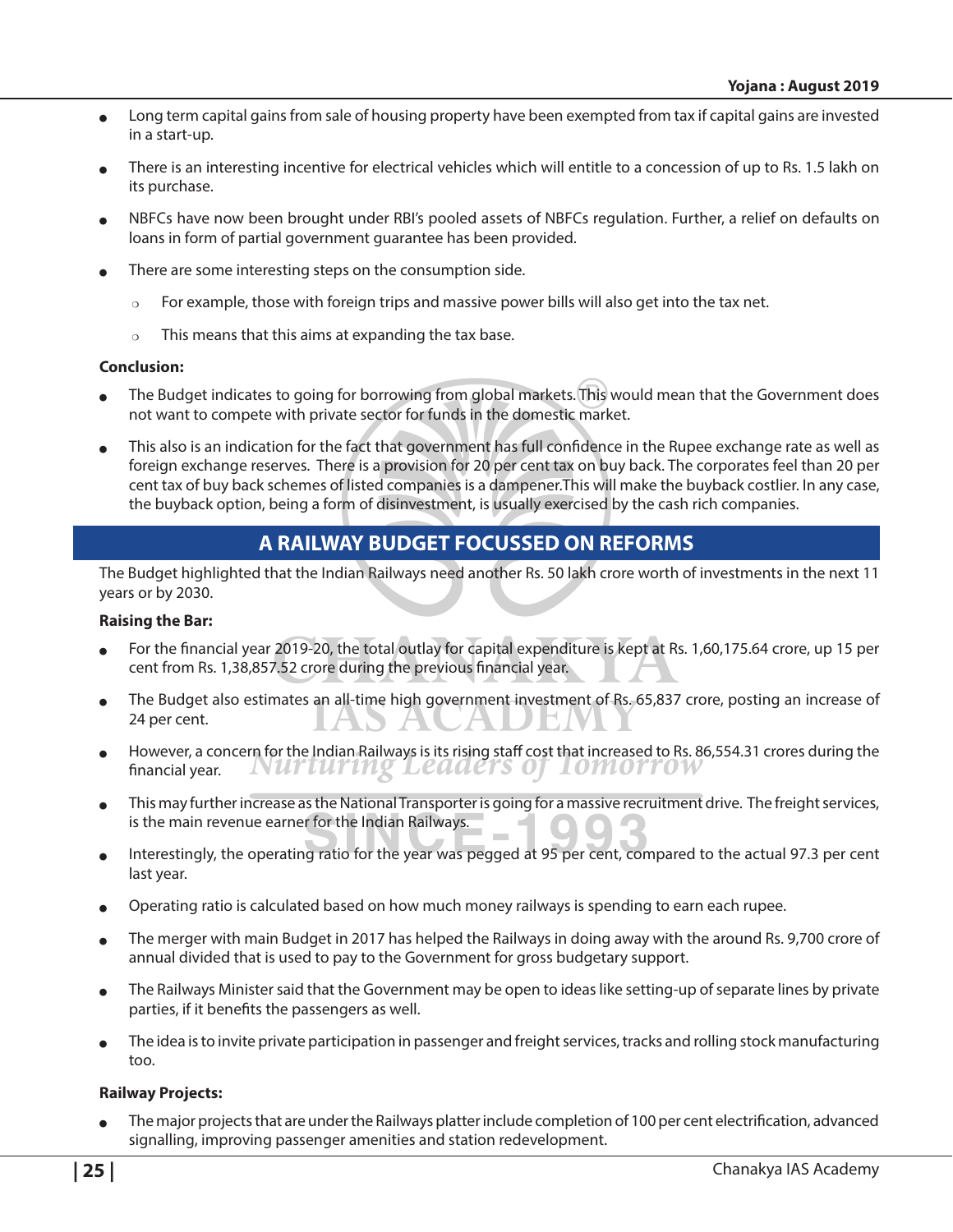- In addition, the focus is on increasing the Railway's share in India's freight traffic from a mere 30 per cent to around 60 per cent by 2030.
- This is mainly because passengers are being heavily subsidised taking revenue from freight.
- Based on an estimate, the Railways bear 73 paise in cost for every 10 kilometer travel, while it charges only 36 paise to passengers.
- <sup>O</sup> NITI Aayog cited in a recent report that the Railway's share in the transportation of surface freight has declined from 86.2 per cent in 10-51 to 33 per cent in 2015, due to a shortfall in carrying capacity and a lack of price competitiveness.
- The planned Dedicated Freight Corridors (DFCs) are likely to be game changers in increasing the freight share.
- The proposed DFCs will also mitigate the congestion in the existing rail network. Station redevelopment is one key area where private investments are expected to come.
- The authorities have already kicked off the process in many stations like Anand Vihar, Habibganj in Madhya Pradesh and Gandhi nagar in Gujarat.
- The idea is to have airport-like facilities at railway stations too. To improve passenger amenities, all the Railway stations (excluding halt stations) may soon be provided with Wi-Fi facilities.
- <sup>O</sup> Similarly, bringing all stations under CCTV based Surveillance; System at all stations by 2021-22 is also being taken up at a rapid pace. Mumbai-Ahmadabad High Speed Rail (MAHSR) or bullet train is likely to be in place by 2023.
- A massive plan to overhaul the existing signaling system is also in place. This may bring in Automatic Train Protection system using a mix of proven European Train Control System (ETCS) and an indigenous developed system to enhance safety, create additional capacity and increase efficiency in train operations.
- The Budget also proposed an increased focus in suburban networks through increasing investments in the suburban network through special purpose vehicles like rapid regional transit system.
- One existing model on this is the upcoming Delhi-Meerut Regional Rapid Transit System (Delhi Meerut RRTS) that is expected to be ready by 2025.
- Based on the roadmap, with a maximum speed of 160 km per hour, the distance between Delhi and Meerut may be converted in around 62 minutes once the project is commissioned. *All* O I'I'O W

## **BUILDING A NEW INDIA THROUGH EDUCATION REFORMS**

- Over the last few years, major reforms have been initiated by Government of India to improve access, equity and quality in the education sector.
- <sup>O</sup> Since the Millennium Budget in the year 2000, spending on education has increased **around 17 fold in Union Budget 2019-20.**
- <sup>O</sup> The Government has also recently put out a draft of the **National Education Policy** which aims to systematically transform school and higher education in the public domain for comments.

#### **School Education:**

- **Gross Enrolment Ratio** pan-India touched an impressive 99.89 per cent at the primary level in 2014-15.
- In the Education Budget for 2019-20, around 60 per cent has earmarked for school education including the **National Education Mission and the Mid-Day Meal programme.**
- <sup>O</sup> Despite the increase in absolute spending on the sector, challenges are visible in terms of disparities across geography and demography.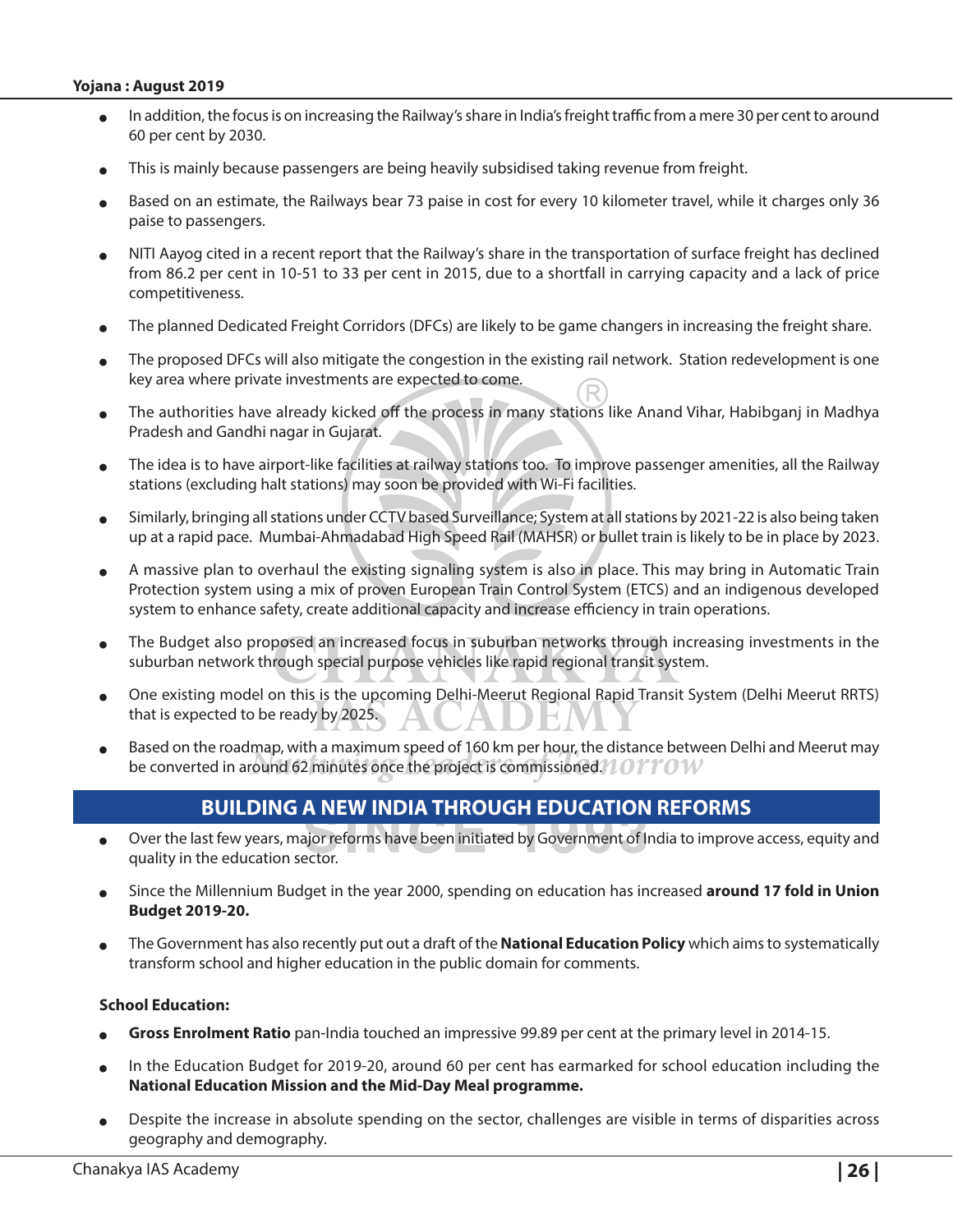- **Annual Status of Education Report (ASER)** data has consistently showed enrolment over 95 per cent over the last 10 years in primary education.
- In short, while India has witnessed a schooling revolution, a learning revolution is the need of the hour.
- <sup>O</sup> The focus of the Union Government has shifted to **improving the delivery of quality education, which also constitutes the fourth goal of Sustainable Development.**
- <sup>O</sup> The draft **National Education Policy** envisions an 'India centered education system that contributes directly to transforming our nation sustainably into an equitable and vibrant knowledge society, by providing high quality education to all'.

#### **Various Initiatives:**

- <sup>O</sup> The Union Budget 2018-19's proposal to integrate education facilitated the launched of the **Samagra Shiksha to holistically harmonize the sector from pre-school to Std.12.**
- <sup>O</sup> This initiative, which amalgamates various schemes such as the **Sarva Shiksha Abhiyan and the Rashtriya Madhyamik Shiksha Abhiyan,** is likely to facilitate greater convergence.
- NITI Aayog and the MHRD have identified a key set of indicators to evaluate and consistently monitor the performance of States/UTs in school education.
- <sup>O</sup> A regular analysis of such performance will be presented via **MHRD's Performance Grading index (PGI) and rankings in NITI Aayog's School Education Quality Index.**
- Performance-linked funding as envisioned in the Ministry's maiden PGI report will be critical in bringing tangible changes focused on improving outcomes.
- <sup>O</sup> NITI Aayog is driving systemic transformation through academic and administrative reforms in its **Sustainable Action for Transforming Human Capital in Education (Project SATH-E).**
- It is transforming the school education ecosystem by ensuring effective school units through statewide learning **enhancement programmes, school consolidation and mergers, teacher rationalisation, organisational restructuring, as well as enhancing transparency and accountability** in the system through **digital innovation.**
- <sup>O</sup> **SATH-E's 'Theory of Change'** along with its challenges and successes will be documented and disseminated as scalable models that can be taken up across the country. omorrow
- <sup>O</sup> The decision by India to participate in the **Programme for International Students Assessment (PISA)** in 2021 is strong sign that the country is taking the right steps towards ensuring the success of our school system.

#### **Higher Education:**

- India's higher education sector is grappling with a twin burden of expanding access to cater to the ever-growing aspirations of youth while maintaining quality to ensure graduates become a part of the productive workforce.
- India now has 864 university-level institutions, 40,026 colleges and 11,669 stand-alone institutions.
- <sup>O</sup> India's higher education GER (calculated for the age group, 18-23) increased from 11.5 per cent in 2005-06 to 25.2 per cent in 2016-17.
- <sup>O</sup> Various steps have been taken **including issuing of new University Grants Commission regulations for Open and Distance Learning** that allow the entry of reputed institutions for offering education in the distance learning mode and the expansion of centrally funded institutions.
- <sup>O</sup> State Governments are being encouraged to set up institutions through the **Rashtriya Uchchatar Shiksha Abhiyan (RUSA).**
- Quality enhancement has been prioritized during the second phase of RUSA (2017-20) along with addressing concerns of access and equity in the aspirational districts identified by NITI Aayog.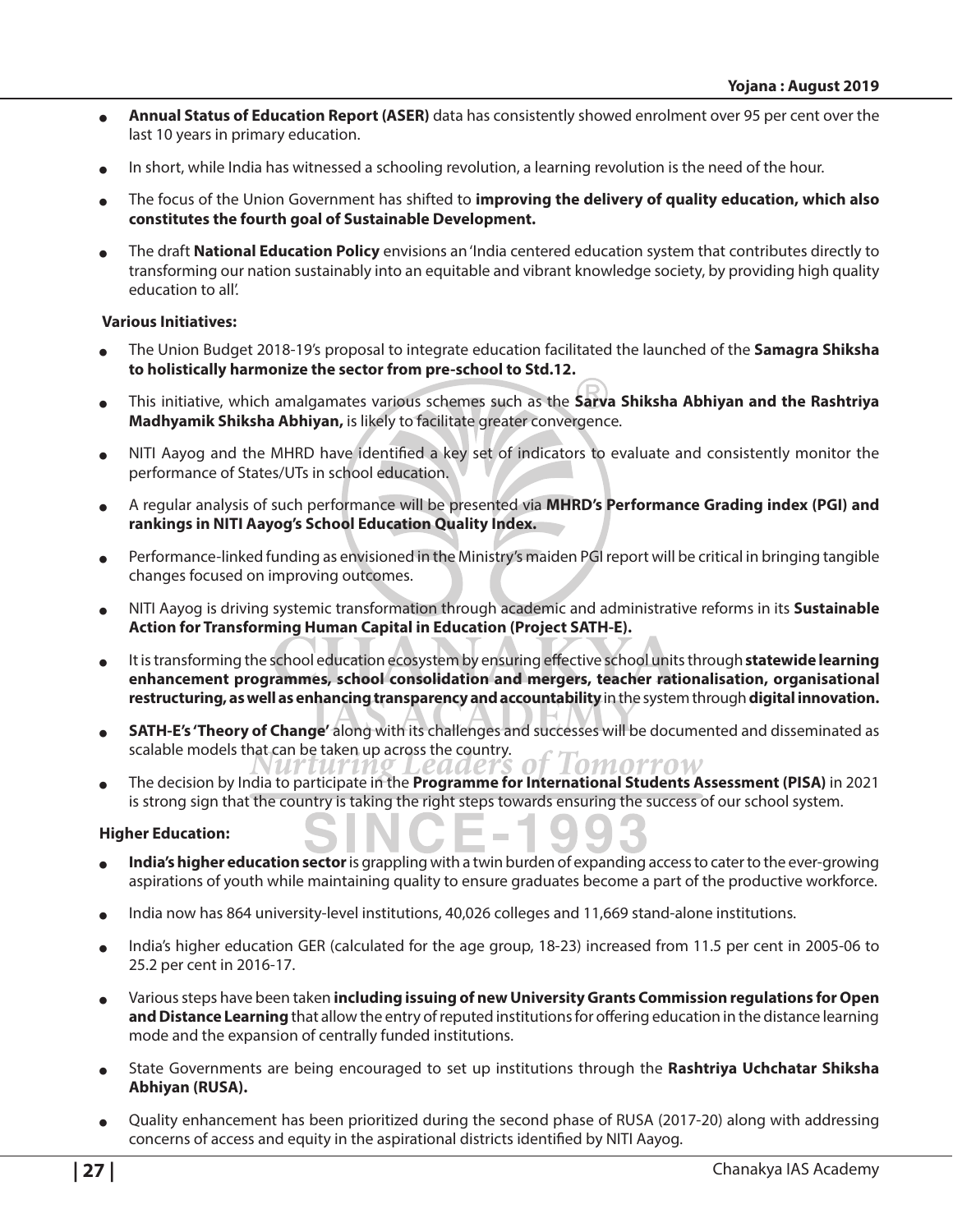- <sup>O</sup> The Government has also undertaken reforms in the **National Assessment and Accreditation Council (NAAC)**  as part of which accreditation of higher education institutions has been made mandatory.
- An autonomous and self-sustaining **National Testing Agency** has been established to conduct entrance examinations for higher education institutions thereby relieving agencies like the **Central Board of Secondary Education from their responsibility of conducting entrance examinations**.
- It will also ensure greater standardisation and reliability in the methodology for assessing students. A threetiered graded autonomy regulatory system has been initiated, with the categorisation of institutions as per their accreditation score by the NAAC or other empaneled accreditation agencies or by their presence in reputed world rankings.
- These colleges will have the freedom to conduct examinations, prescribe evaluation systems and even announced results but are not allowed to grant degrees.
- <sup>O</sup> On a similar theme, **the IIM Bill was passed to provide greater autonomy to the Indian Institute of Management (IIMs) and strengthen their position** as institutions of excellence.
- As per the provisions of the Bill, IIMs will be instituted as body corporates and governed by a Board also comprising alumni.
- The Board will have the authority to take decisions with respect to **administration, curriculum design and granting of degrees.**
- With the passage of the Bill, IIMs will also be able to award MBA degrees instead of diplomas.
- <sup>O</sup> The **Higher Education Commission of India (HECI)** legislation has been drafted for repealing the UGC Act, 1956.
- The legislation proposes to completely overhaul the regulatory framework governing higher education; moving from an intrusive, fragmented, input-based, outcome and accreditation-based regulatory system.
- <sup>O</sup> A sum of Rs. 400 crore has been allocated for the development of **"World Class Institutions"** in the FY 2019-20.
- <sup>O</sup> A programme called **'Study in India'** has been implemented to attract foreign students to higher educational institutions and make India a **"hub of higher education."**
- <sup>O</sup> The Global Initiative of Academic Networks has also been developed for encouraging international scholars to pursue visiting professorships in Indian universities.
- The Government has taken various measures for the promotion of research in India including establishing Institutions of Eminence, creating centers of excellence and encouraging public, private R & D partnerships.
- <sup>O</sup> Union Finance Minister has announced a **National Research Foundation (NRF)** for funding, coordination and promoting research in India.

#### **Conclusion:**

- Education is well placed to build sound foundations for sustainable development, evidenced by its evolution through constitutional and legislative reform, Union and state schemes, key budgetary announcements and carrying a third of the weightage, along with health, under the Transformation of Aspirational Districts programme, towards its implementation.
- The presence of education in the concurrent list highlights the symbiotic role that the Centre and States must play in deciding learning priorities, while allowing federal units the freedom to further their fortunes.
- Translating policy to observable outcomes would require holistic alignment, catalysing the New India vision into will and action.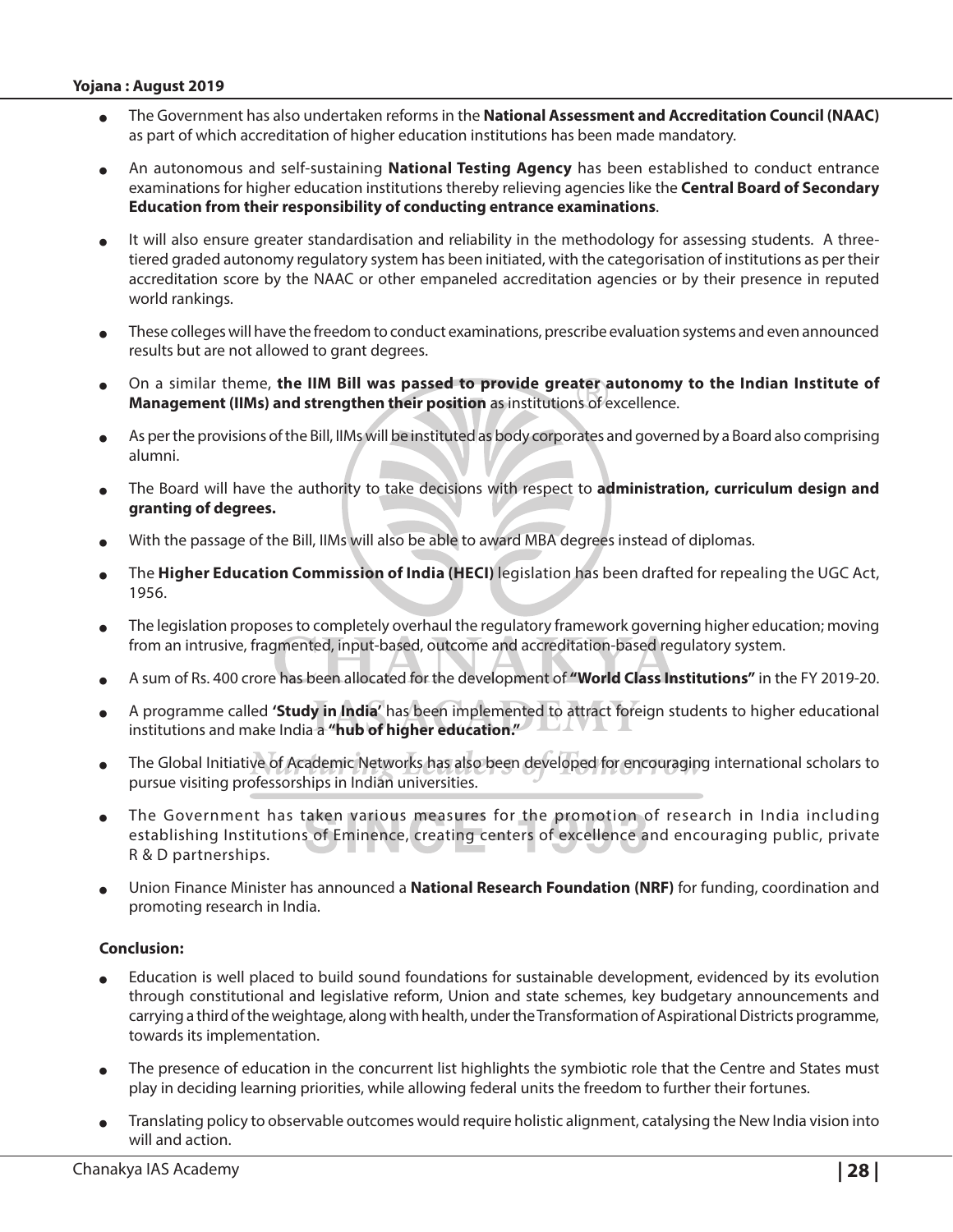## **TOWARDS FARMERS' WELFARE**

- <sup>O</sup> In the Union Budget (FY 2019-20) farmers welfare and agriculture got a record boost both in terms of **financial allocation and vision for transformation.**
- While presenting the Budget, Finance Minister expressed the intent of the Union Government by saying, that at the centre of everything that we do, we keep gaon, garib or Kisan (village, poor and farmer).
- Budget 2019-20 is a step towards transforming the agriculture sector as seen from the following points:

#### **Positive Allocation for Prosperity :**

- Total allocation for agriculture and allied sector have been enhanced to Rs. 1,51,500 crore over the earlier allocation of Rs. 86,600 crore.
- This leap is mainly due to huge allocation of Rs. 75,000 crore to the **Pradhan Mantri Kisan Samman Nidhi (PM-KISAN).**
- This unique scheme provides direct cash assistance to farmers to the tune of Rs. 6,000 to each farmer in three equal installments during a year.
- <sup>O</sup> Government has also increased allocation under **Pradhan Mantri Krishi Sinchai Yojana (PMKSY) to the tune of 17 per cent.**

#### **Boost of Business:**

- <sup>O</sup> Government proposes to work with **State Governments to implement e-NAM mechanism** in such a way that farmers can take full benefit to it.
- <sup>O</sup> To ensure economies of scale for farmers, it is proposed to form 10,000 new **Farmer Producer Organizations (FPOs)** over the next five years.
- <sup>O</sup> FPOs are basically farmer-oriented companies that follow a B2B model for marketing of their produce according to policy and process guidelines of Ministry of Agriculture.
- <sup>O</sup> FPOs enable farmers to enhance productivity through efficient, cost effective and sustainable resource use and realise higher returns for their produce.
- The **Scheme of Fund for Upgradation and Regeneration of Traditional Industries (SFURTI**) aims to set up more common facility centres to facilitate traditional industries sector, Honey and Khadi industries for cluster development.
- <sup>O</sup> SFURTI scheme aims to set up 100 new clusters during 2019-20.
- <sup>O</sup> Government proposes to strengthen scheme for **Promotion of Innovation, Rural Industry and Entrepreneurship (ASPIRE)** to set up 80 livelihood Business Incubators and 20 Technology Business Incubators during 2019-20.
- These measures will promote growth and development of MSME in rural areas, especially in agro-processing sector.
- At present the growth rate of food processing sector is stagnating at about 1%, but according to experts, a growth rate of more than 3 per cent will help in agricultural transformation.

#### **Attracting Investments:**

- At present, only 14 per cent gross value added in agriculture is invested in the sector.
- This includes 78.01 per cent investments by farmers, 19.4 per cent by public sector and a dismal 2.5 per cent by private sector.
- Hence, the Government is planning to support private entrepreneurship in driving value-addition to famers' produce from the field.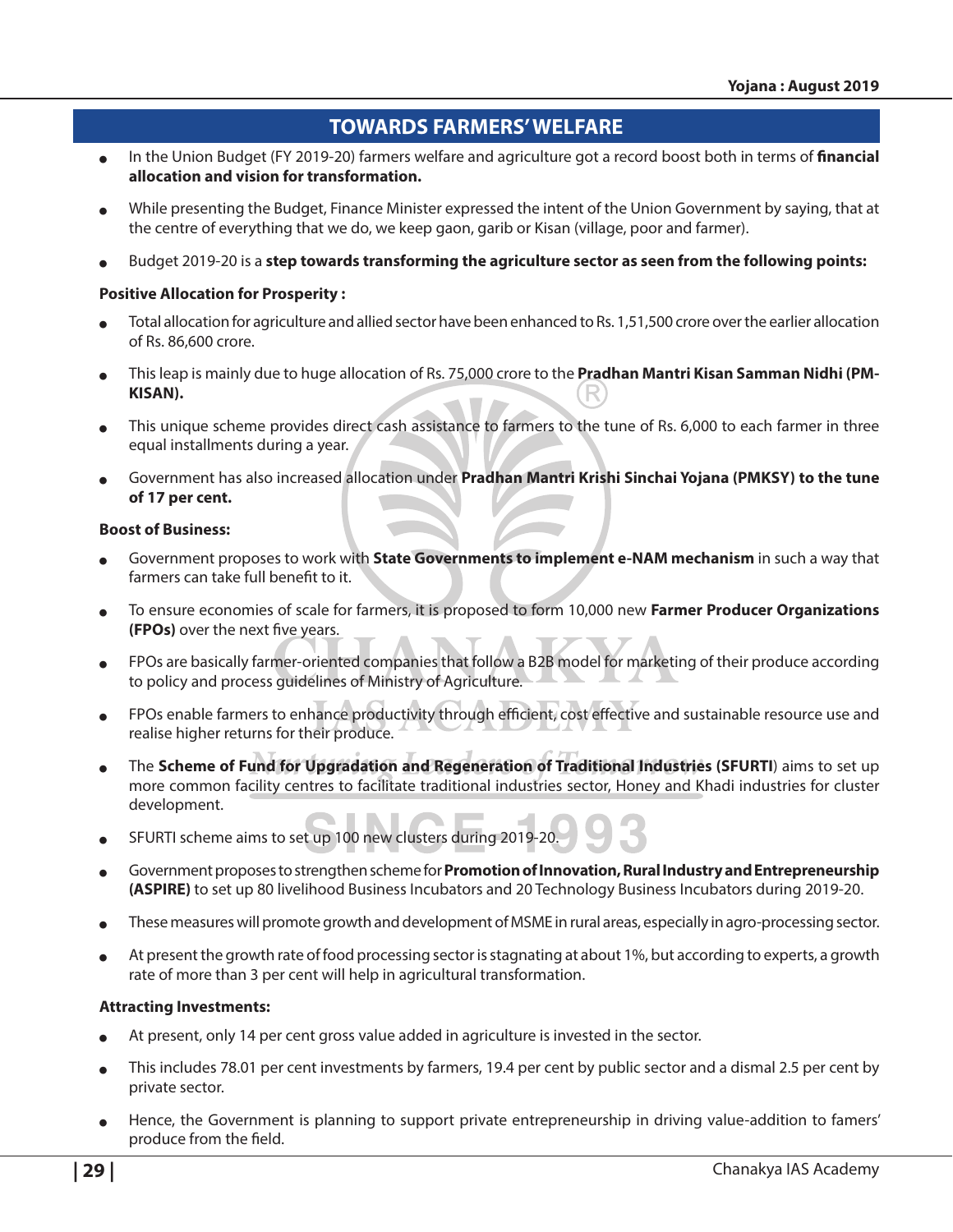- By using allied activities, like bamboo and timber from the hedges for generating renewable energy. **"Annadata (Farmers) can also be Urjadata (energy provider)".**
- In this regard, Government has launched a specific **scheme Kisan Urja Suraksha evam Utthaan Mahabiyan (KUSUM) in March, 2019.**
- <sup>O</sup> The scheme envisages solarisation of agriculture pumps and installation of solar power plants (500 KW to 2 MW) on the barren or agriculture lands of individual farmers/cooperatives/panchayats/FPOs.
- The scheme would provide extra income to farmers by giving them and option to sell surplus power to the grid.
- Government has proposed to encourage dairy through cooperatives by creating infrastructure for cattle food manufacturing, milk procurement, processing and marketing.
- Similarly, fisheries have been identified as critical sector to push up rural prosperity, especially in coastal areas.
- <sup>O</sup> It is proposed to launch a focused scheme, the **Pradhan Mantri Matsya Sampada Yojana (PMMSY), to establish a robust fisheries management framework.**
- <sup>O</sup> Union Government has already created an exclusive Ministry of Animal Husbandry, Dairying and Fisheries to promote these sectors with more resources and attention.

#### **Back to Basics:**

- As a first, Government has shown intent and desire to promote Zero Budget Farming.
- Karnataka, Himachal Pradesh, Kerala, Uttarakhand, Chhattisgarh and Andhra Pradesh have already adopted the method which needs less water, lower input costs, yet gives higher yields.
- <sup>O</sup> Shri Subhesh Palekar a Padma Shri awardee, 70 year old farmer from Vidarbha is a pioneer of this unique technique which he calls **Zero Budget Natural Farming (ZBNF).**
- ZBNF promises to drastically cut production costs as most of the inputs are drawn from natural resources.
- 'Zero Budget 'does not mean that farmer is going to have no costs at all, but rather that any costs will be compensated for by income from intercrops or other resources of additional income.
- Government is focusing its attention to increase production and productivity of oilseeds.
- <sup>O</sup> With concerted efforts, the country has already become self-sufficient in pulses, saving valuable foreign exchange that was earlier incurred on import of pulses.

 $|-199$ 

#### **Conclusion:**

- <sup>O</sup> Union Budget with its proposal to invest widely in agricultural infrastructure and support to private entrepreneurship has last forwarded farmers' welfare to chase the goal of doubling farmers' income by 2022.
- Along with, a fresh impetus has been given to revive the rural economy.
- All these measures are expected to bring cheer on the facts of farmers and help reduce the agrarian distress.

## **WELFARE AND EMPOWERMENT OF MARGINALISED THROUGH BUDGETARY INTERVENTIONS**

- The theme of **Ek Bharat Shreshtha Bharat** is prime focus of the Government to achieve inclusive growth with **agenda of 'no one left behind' in the area of development.**
- <sup>O</sup> The Government has clearly **visualised the development with following visions to make it real:**
	- Building Physical and social infrastructure.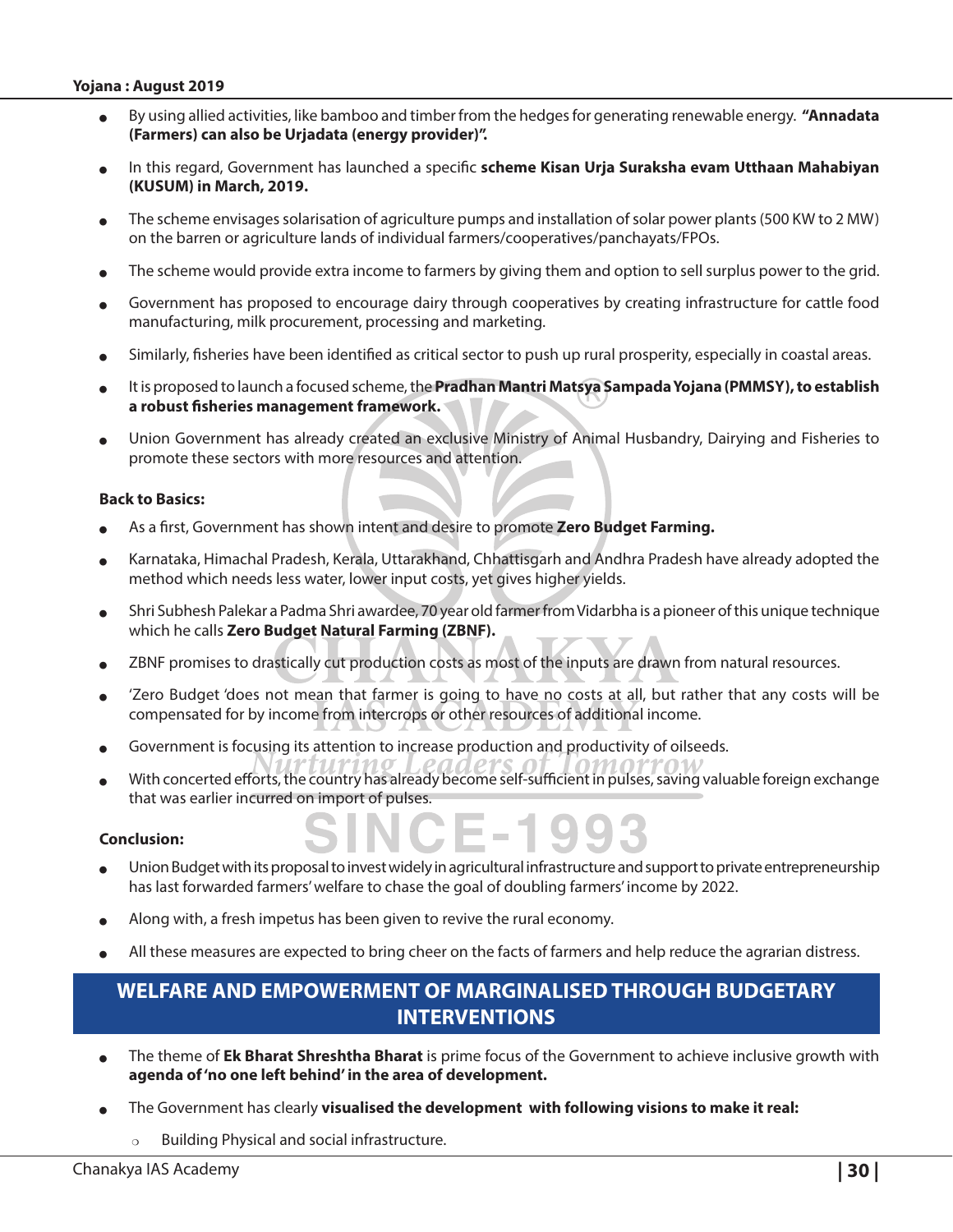- $\circ$  Digital India reaching every sector of the economy.
- $\circ$  Pollution free India with green Mother Earth and Blue Skies.
- $\circ$  Make in India with particulars emphasis on MSMEs, Startups, defence manufacturing, automobiles, electronics, Fabs and batteries and medical devices.
- $\circ$  Water, Water management, Clean Rivers.
- o Blue Economy.
- $\circ$  Space programmes, Gaganyan, Chandrayan and Satellite Programmes.
- $\circ$  Self-sufficiency and export of food-grains, pulses, oilseeds, fruits and vegetables.
- $\circ$  Healthy Society- Ayushman Bharat, Well-nourished women and children, safety of citizens.
- $\circ$  Team India with Jan Bhagidari, Minimum Government Maximum Governance.
- Article 46 of the constitution states that, "The state shall promote, with special care, the education and economic interests of the weaker sections of the people, in particulars of the scheduled castes and scheduled Tribes, and shall protect them from social injustice and all forms of social exploitation.
	- <sup>P</sup> Weaker sections are the sections, which are included in the **Schedules of the Constitutions under Article 341 and 342.**
	- $\circ$  Castes/communities included in the list of Other Backward Classes, and the six Religious Minorities viz. Muslims, Christians, Sikhs, Buddhists, Jain and Parsis (Zoroastrians).
	- $\circ$  In addition, there are certain social groups which need Government interventions such as Persons with Disabilities, Senior Citizens, and Transgender Communities and De-Notified, Monadic and Semi Nomadic Communities.
	- $\circ$  For instance, rural poverty ratio amongst the SCs, which was 53.5 in 2004-05, has decreased to 31.5 in 2011-12.
	- $\circ$  In case of STs the same has decreased from 61.18 in 2004-05 to 45.3 in 2011-12.
	- $\circ$  Literacy rate amongst SCs has increased significantly to 66.07 per cent in 2011.
	- Similarly for STs in the corresponding period, it has increased to 58.96 per cent.

#### **From the Budget:**

The Union Government in its Full Budget 2019-20 has allocated Rs. 81340.74 crore for Scheduled Caste Sub-Plan, Rs. 52884.82 crore for Tribal Sub-Plan, Rs. 136934.10 crore for **Women empowerment and Rs. 91644.29 crore for welfare of Children.** 

 $\sim$ 

- The **Nodal Ministries dealing with marginal groups viz.** 
	- $\circ$  Ministry of Social Justice and Empowerment has allocated Rs. 8.885 crores,
	- $\circ$  while the Department of Empowerment of Persons with Disability has allocated Rs 1204.90 crores;
	- $\circ$  Ministry of Tribal Affairs has allocated Rs 6894.96 crore;
	- $\circ$  Ministry of Minority Affairs has allocated Rs 4700 crore and
	- $\circ$  Ministry of Women and Child Development has allocated Rs 29164.90 crore; in the financial year 2019-20 for inclusive development of their target groups.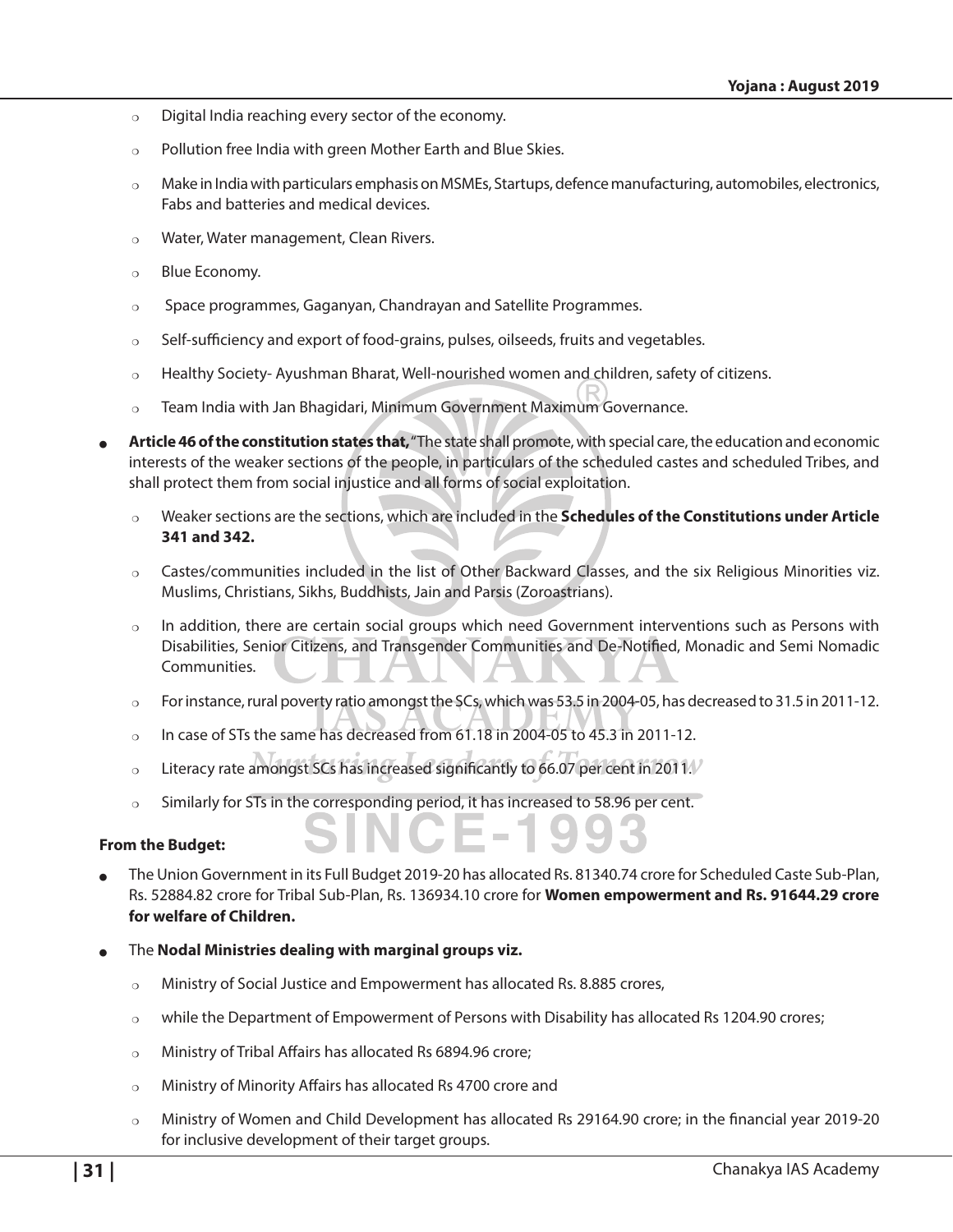#### **Conclusion:**

- The implementing Ministries/Departments are mainly focusing on the inclusive development of their target groups.
- The implementing Ministries/Departments continue to strive to ensure direct and quantifiable benefits are delivered to the target groups, so that the objective of Social Inclusion is achieved.
- This would definitely lead India to become US\$5 trillion economy in the world by active contribution of marginal communities in economic growth.

## **POWER FOR ALL AND ENERGY SECURITY**

- Energy is a key indicator of the living standards of citizens of any country and instrumental in raising it.
- The correlation between per capita consumption of electricity (a proxy for all energy forms) and Human Development Index (HDI), makes it the fundamental input to any economic activity.
- <sup>O</sup> Despite accounting for 18 per cent of the world's population, India uses only around 6 per cent of the world's primary energy.
- The four primary sources of energy are coal, oil, gas and renewable energy.

#### **Coal:**

- Coal reserves in India have been estimated to be roughly about 300 billion tonnes.
- Due to the vast availability of this fuel sources it could remain the cheapest source of energy for India for a long time.
- It is the only energy source for which India is not dependent on imports (except coking coal used for steel making).

#### **Oil and Gas:**

- These resources in India are not adequate to meet its growing requirement.
- Compared to oil, gas is cheaper any more environment friendly.
- Oil comprises 29 per cent of total primary commercial energy mix and gas only 7 per cent.
- However, it is imperative that India's dependence on oil and gas as a source of energy is reduced to the extent possible by encouraging a switch to other forms of energy, such as electricity which can be derived from renewable sources.

#### **Renewable Energy:**

- It is also the most environments friendly.
- The prices of renewable sources, particularly solar and wind, have been reducing drastically and are now almost at par with electricity generated using coal.

**CE-1993** 

- However, the issue with renewable energy is its volatility, uncertainty and seasonality.
- Further, solar energy, though at par with thermal electricity in terms of cost, requires more than 50 times the land to generate the same quantum of electricity as from thermal power plants.

#### **Bio-Energy:**

- Bio-energy can play a major role in strengthening the energy basket of India.
- Biogas derived from cattle dung, human waste and vegetative waste, can, to a very large extent, provide cooking solutions which are cheap and environment friendly.
- Biomass can also become the source of bio-fuel which would help in reducing the requirement of petroleum oil.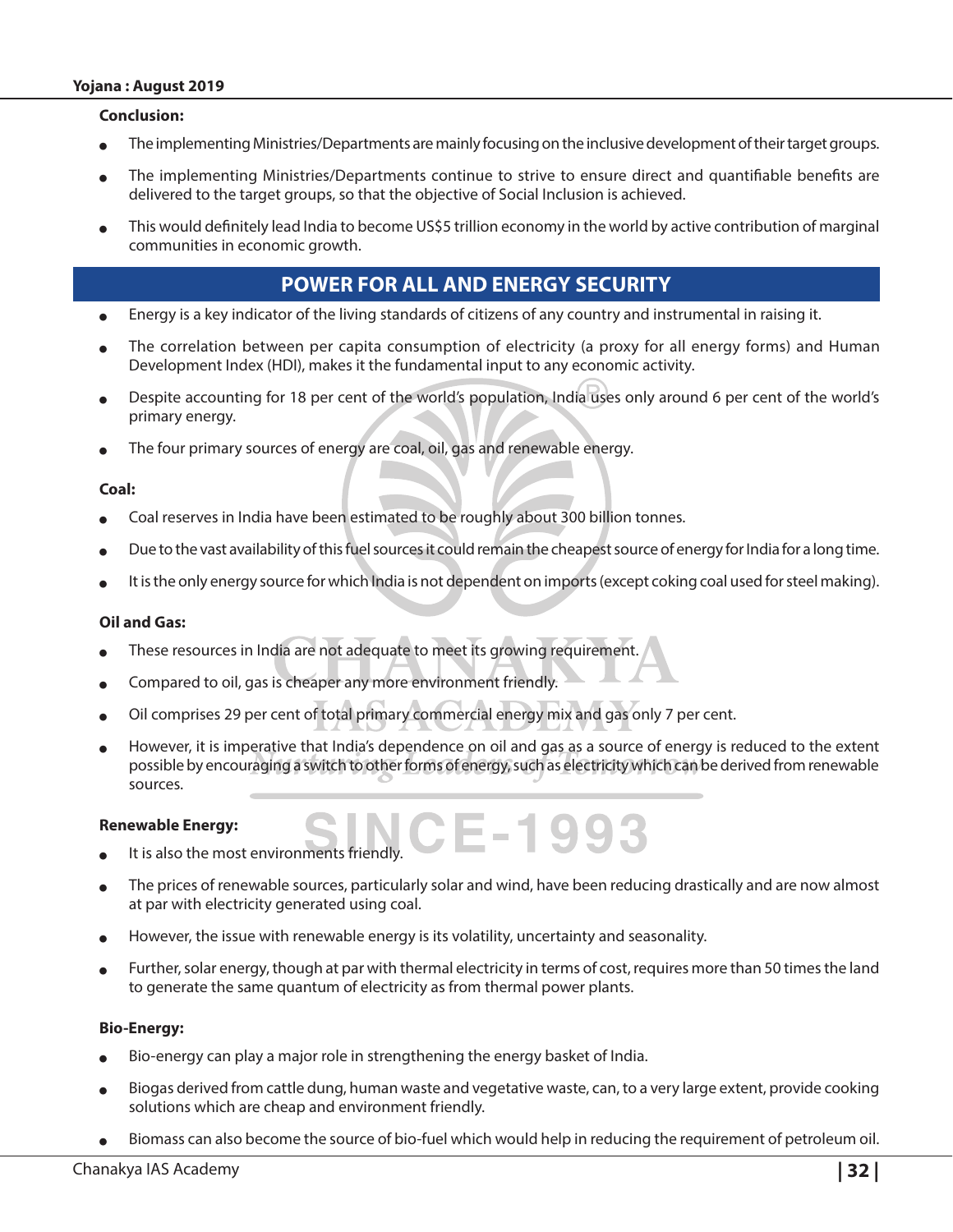#### **Nuclear Energy:**

- Unless the cost of nuclear reactors is controlled significantly, electricity generated from nuclear reactors may not be as cost-effective as energy from renewable sources.
- Methanol, a liquid fuel produced from natural gas or coal, has the potential to significantly alter the way gas or coal is used.
- Methanol extracted from natural gas is likely to bring down transportation costs compared to gas, which needs to be liquefied, transported in liquid form at very low temperature (and at a significant cost) and undergo regasification.

#### **Energy Security:**

- It can be enhanced through both, diversification of import sources and increased domestic production, and reduced requirement of energy.
- As of June 2, 2019, the access to electricity has been substantially improved with a household electrification percentage of 99.99 per cent.
- Providing clean, non-polluting cooking fuel in the form of LPG, to nearly 139 million people who are still dependent on biomass for cooking is also expected within a reasonable time frame.
- India improved its ranking in the Energy Transition Index published by World Economic Forum (76th position).
- Its installed capacity has increased from 3,44,002 MW in 2018 to 3,56,100 MV in 2019.
- Total generation of energy during 2018-19 was 1376 BU (including imports and renewable sources of energy).
- The capacity of thermal power is 64 per cent followed by renewable energy. 46 per cent of power generation comes from private sector.
- The share of renewables in total generation has increased from 6 per cent in 2014-15 to 10 per cent in 2018-19.

#### **Union Budget 2019: Power Sector**

- Union Budget allocates Rs. 16400.57 crore for power sector for this financial year.  $\sqrt{U}$
- For power sector this budget mainly focuses on electricity access.

Following are the **major announcement in the budget:**

#### **Energy Access:**

- The Government has continued its focus on energy access by setting a target of providing an electricity connection and access to clean cooking fuel to all rural households in the country.
- It claimed to already have connected 99 per cent of the households under Saubhagya and given out 7 crores LPG cylinders under Ujjwala scheme.
- However, the challenge in energy access is not just of connection but of accessibility and affordability.
- Focus on Rural Energy Access and Farmers: New Ujjwala-type scheme that will promote solar stoves and battery chargers.
- Focus on Distribution Reforms: Performance of Ujjwala DISCOM Assurance Yojana (UDAY) is being examined.
- Renewable Energy: The Renewable energy industry expected the Budget to provide some impetus to revive growth.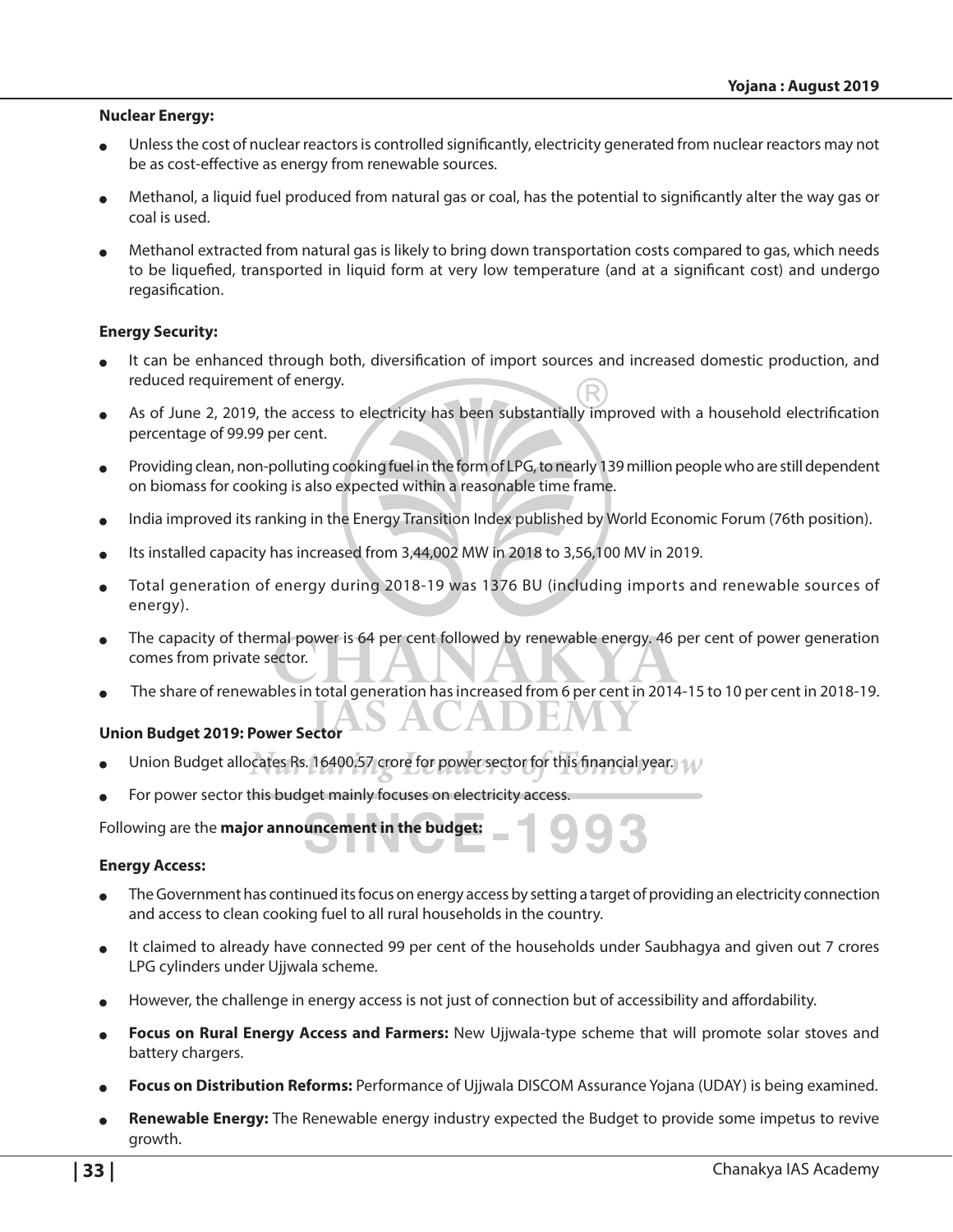#### **Conclusion:**

- When it comes to power sector, the Budget focused on structural and tariff policy reforms to improve distribution sector efficiency.
- The priority is well placed, as distribution sector efficiency is at the core of all power sector challenges including 24×7 power supply, generation sector stress, including inadequate demand for renewable energy.
- Improving distribution sector's efficiency requires broader structural reforms, such as carriage and content separation proposed in the Electricity Act amendment.
- Meanwhile, a key area that also needs dedicated attention is solar rooftop.

#### **COMPREHENSIVE REFORM FOR BANKING SECTOR**

- The entire banking sector comprises mainly scheduled commercial banks and non-Banking Financial Companies (including housing finance companies).
- The Union Budget 2019-20 has tried to provide impetus for all three.
- Most important aspect is that the provisions contained in the Budget address liquidity and regulation issues together, thus ushering comprehensive reform in the entire banking sector.

#### **Scheduled Commercial Banks:**

- Credit growth is in double digit for last two successive years (13.34 per cent in 2018-19).
- At the same time as a result of Government's 4R's strategy of recognition, resolution, recapitalization and reforms, Non-performing Assets (NPA) of all SCBs (public and private) has declined by Rs. 1,02,562 crore to Rs. 9,33,625 crore as on 31st March, 2019.
- According to RBI's Financial Stability Report (FSR), growth of gross NPA has decelerated across all bank groups, including Public Sector Banks.
- Now, due to regulatory mechanism for recognition of stressed assets, NPAs declined to 9.3 per cent in March 2019.
- NPAs of commercial banks have reduced due to Insolvency and Bankruptcy Code (IBC) and other measures.
- Government has smoothly carried out consolidation, reducing the number of Public Sector Banks by eight.
- At the same time, as many as six Public Sector Banks have been enabled to come out of Prompt Corrective Action framework.
- A per RBI guidelines, banks are required to maintain a minimum Capital to Risk-weighted Assets Ratio (CRAR) of 9 per cent on an ongoing basis.
- Apart from capital infusion by the Government, PSBs source capital through internal capital generation and mobilisation of capital from markets.
- Now, PSBs can leverage capital infusion by the Government for more capital generation and in turn push credit growth.
- As a result, experts hope that PSBS are likely to see a turnaround in profitability given that most of the pain has been recognised and NPAs and credit costs are peaking out.
- The budget also talks about a new way to do banking for common citizens. This is called interoperability of services for account holders across PSU banks.
- The Finance Minister said that the Government will initiate steps of empower accountholders to remedy the current situation in which they do not have control over deposit of cash by other in their accounts.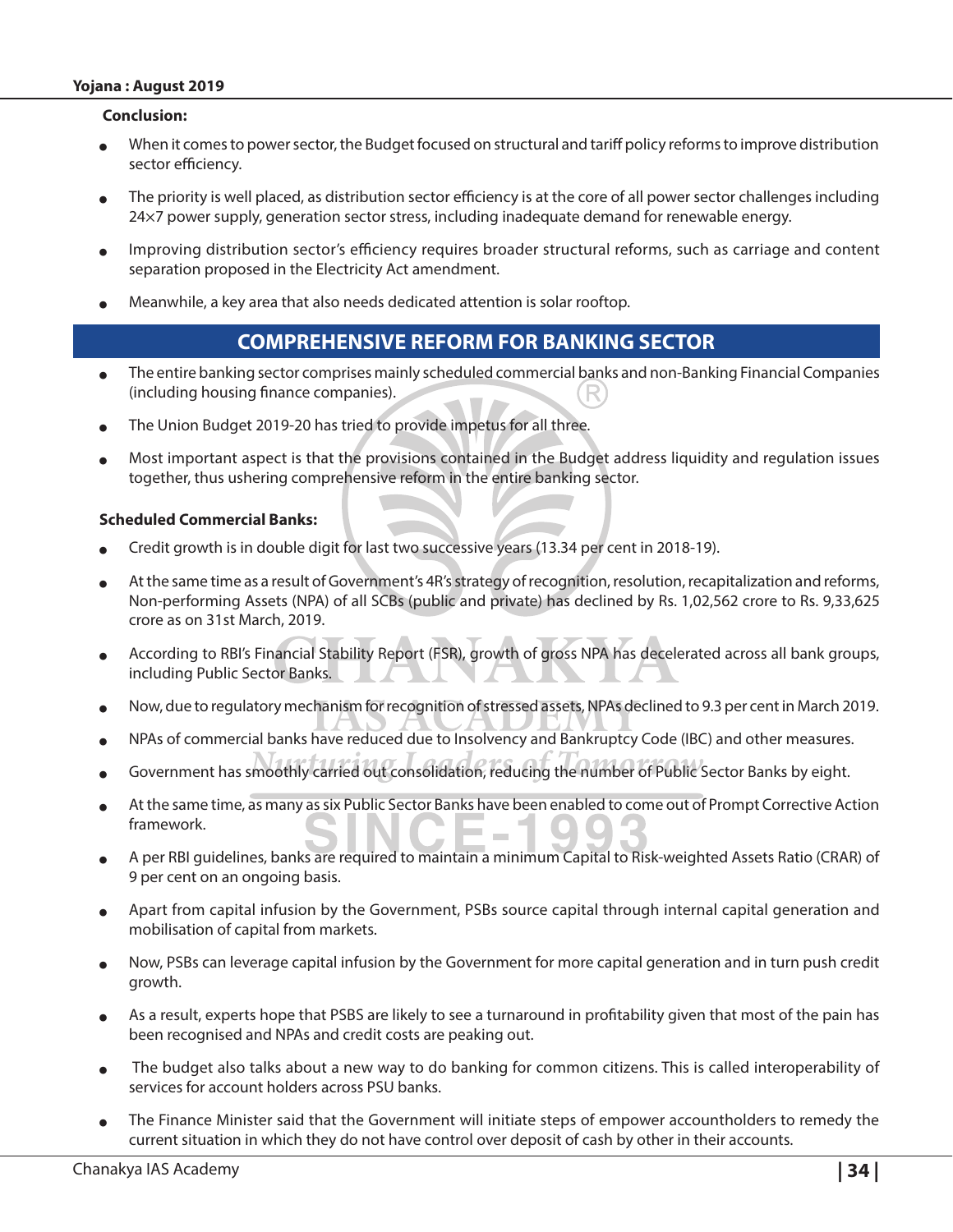- New provisions will also give persons control over who deposits money in their accounts or even also may allow them to authenticate before receiving payments.
- All these will become clear once RBI releases the road map to implement the budget announcement.

#### **Non-Banking Financial Companies (NBFCs):**

- Nearly 1000 NBFCs, registered with RBI, are key for consumption growth. According to latest Economic Survey, these institutions bring in diversity and efficiency to the financial sector and make it more responsive to the needs of the customers.
- In the recent past, the NBFCs have played an increasingly important role in resource mobilisation and credit intermediation, thereby helping commercial sector to make up for low bank credit growth.
- Bank borrowings, debentures and commercial paper are the major sources of funding for NBFCs.
- SBI's research report highlighted the need for the intervention by the Government by highlighting the fact that till March 2020, Rs. 4.75 trillion of bonds and papers of NBFC sector are set to mature.
- The Budget proposed mechanisms for liquidity and also change in regulations.
- The Union Finance Minister said that for purchase of high-rated pooled assets of financially sound NBFCs, amounting to a total Rs. 1 lakh crore during the current financial year, Government will provide one time six months partial credit guarantee of Public Sector Banks for first loss of up to 10 per cent.
- Technically speaking, RBI is the regulator for NBFCs but it has limited regulatory authority.
- Keeping this in mind, the budget also proposed more powers to RBI for regulating NBFCs.

#### **The Finance Bill prescribed additional powers for RBI, important of them are as follows:**

- <sup>O</sup> Where the Bank may, if it is satisfied, upon an inspection of the Books of a Non-Banking Financial Company that it is in the public interest or in the interest of financial stability so to do for enabling the continuance of the activities critical to the functioning of the financial system, frame schemes which may provide for any one or more of the following, namely:
	- o Amalgamation with any other non-banking institution; **Tomorrow**
	- $\circ$  Reconstruction of the Non-Banking Financial Company;
	- o Splitting the Non-Banking financial Company into different units or institutions and vesting viable and nonviable businesses in separate units or institutions to preserve the continuity of the activities of that Non-Banking Financial Company that are critical to the functioning of the financial system and for such purpose establish institutions called "Bridge Institutions.

#### **Housing Finance Companies:**

- These finance companies are dedicated NBFCs for specific sector.
- As of now, over 100 HFCs are regulated and refinanced by National Housing Bank.
- According to the budget speech, it is somewhat conflicting that a regulator is also refinancer and lender.
- Accordingly, the Union Finance Minister in her budget speech, proposed to return the regulation authority over to the housing finance sector from NHB to RBI.
- $\bullet$  However, NBH will continue to be supervising authority for the housing finance companies.